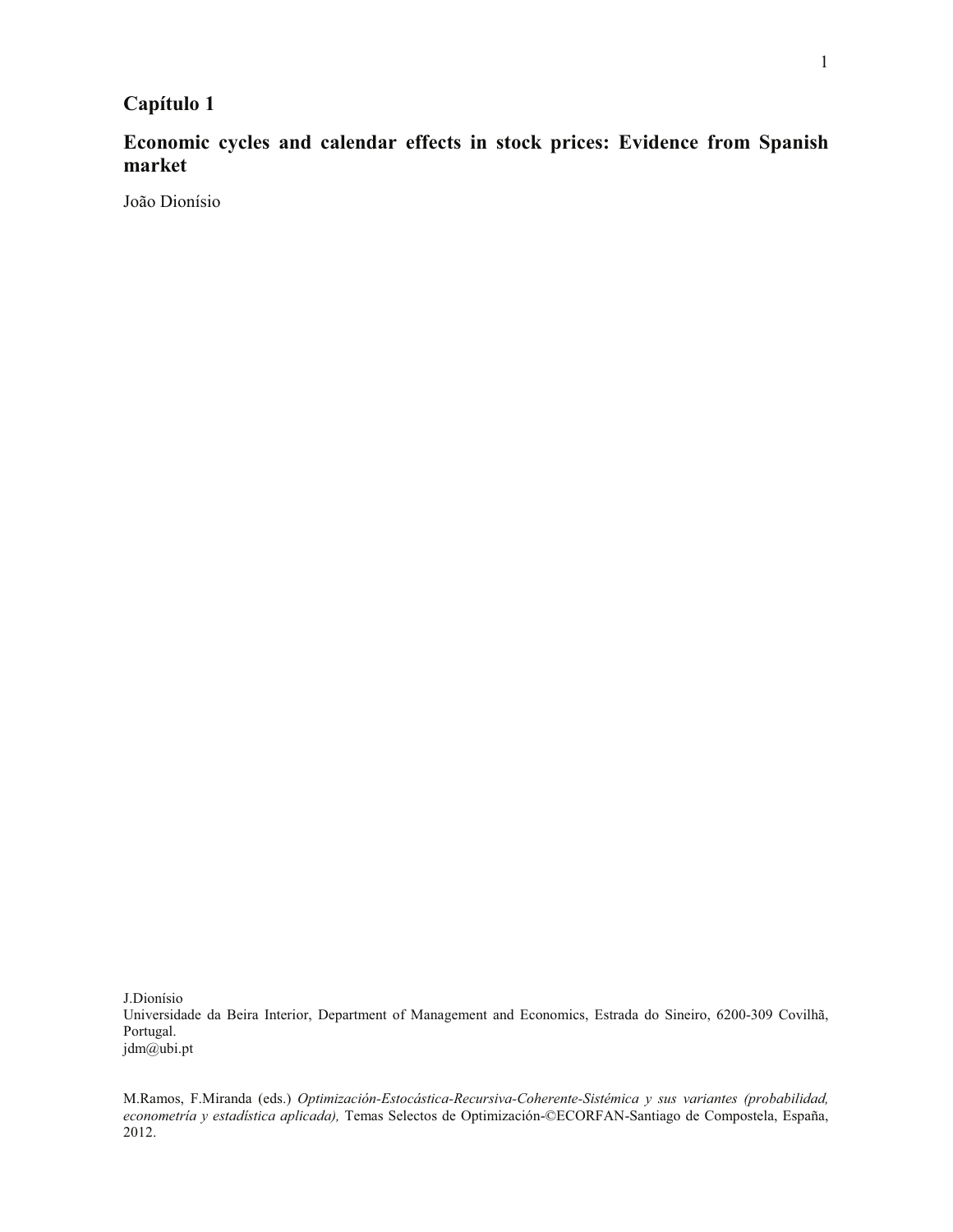#### **Abstract**

This article examines the relationship between economic cycles and the day-of-the-week effects in Spanish market returns. During the period 1993 to 2011 the Spanish economy has experienced significant changes in their economic performance. In this period it is possible to identify three large and distinct economic sub periods. These sub periods provide an opportunity to evaluate the effect of the underlying economic fundamentals on the calendar effects. The effects of the sub periods' economic fundamentals on the day-of-the-week returns are assessed using a methodology incorporating orthogonal contrasts variables. This approach address the problem of multiple testing that arises when tests for the simultaneous effect of multiple variables on the dependent variable and the respective *t* statistics on the variables will not be independent since all the test statistics contain the same estimated term in the statistics. This feature increases the simultaneous significance level of the family of *t*-tests which may incorrectly lead to the rejection of null hypotheses. As a result, this approach allows for a robust analysis on the existence of the day-ofthe-week effects, the economic conditions effects on returns and the interaction between both effects.

Daily return series from the main Spanish stock index, from 6 July 1993 to 30 December 2011, were used for the model estimation. Results suggest no evidence for an effect of the economic cycles on day-of-the-week returns. Additionally, results did not show any evidence for the existence of a day-of-the-week effects throughout the study period. However, results showed a moderately significant difference in returns between the first, second and the third economic sub period. This return differential is due to the negative extreme movements in returns occurred in the third sub period.

# **1 Introduction**

The existence of calendar effects has been documented over the last three decades in the equity markets. These studies challenged the assumptions of the dominant theory (Efficient Market hypothesis) and suggested alternative explanations for possible regularities in prices both due to the behaviour of investors and institutional arrangements. However, various empirical studies have reported a decline on seasonality over time. Additionally, many studies reporting significant calendar effects are embedded with problems of multiple testing, which may incorrectly lead to the rejection of the null hypotheses for a given individual significance level since the respective *t* statistics on the variables will not be independent and the simultaneous significance level of the family of t-tests will increase.

The purpose of this paper is to add to this body of work on calendar effects an analysis on this field in Spanish equity market, examining the main and the interaction effects in returns by dayof-the-week and economic cycles. The times series approach to the economic cycle - day-of-theweek relation on returns is examined using daily data for the IBEX 35 index over the period 6 July 1993 to 30 December 2011. To our knowledge there are no studies analyzing the main and interaction effects of the economic cycles and day-of-the-week effects on returns.

Since the mid-90s the Spanish economy has experienced significant changes in performance that translated roughly into three distinct economic periods, as evidenced by the significant different values of the descriptive statistics of the main economic and financial indicators. From the values of these descriptive measures of the Spanish economy we identify three distinct economic periods. The effects of these sub periods on the day-of-the-week effects on returns are the focus of this study. Several studies have reported evidence of calendar effects in daily returns.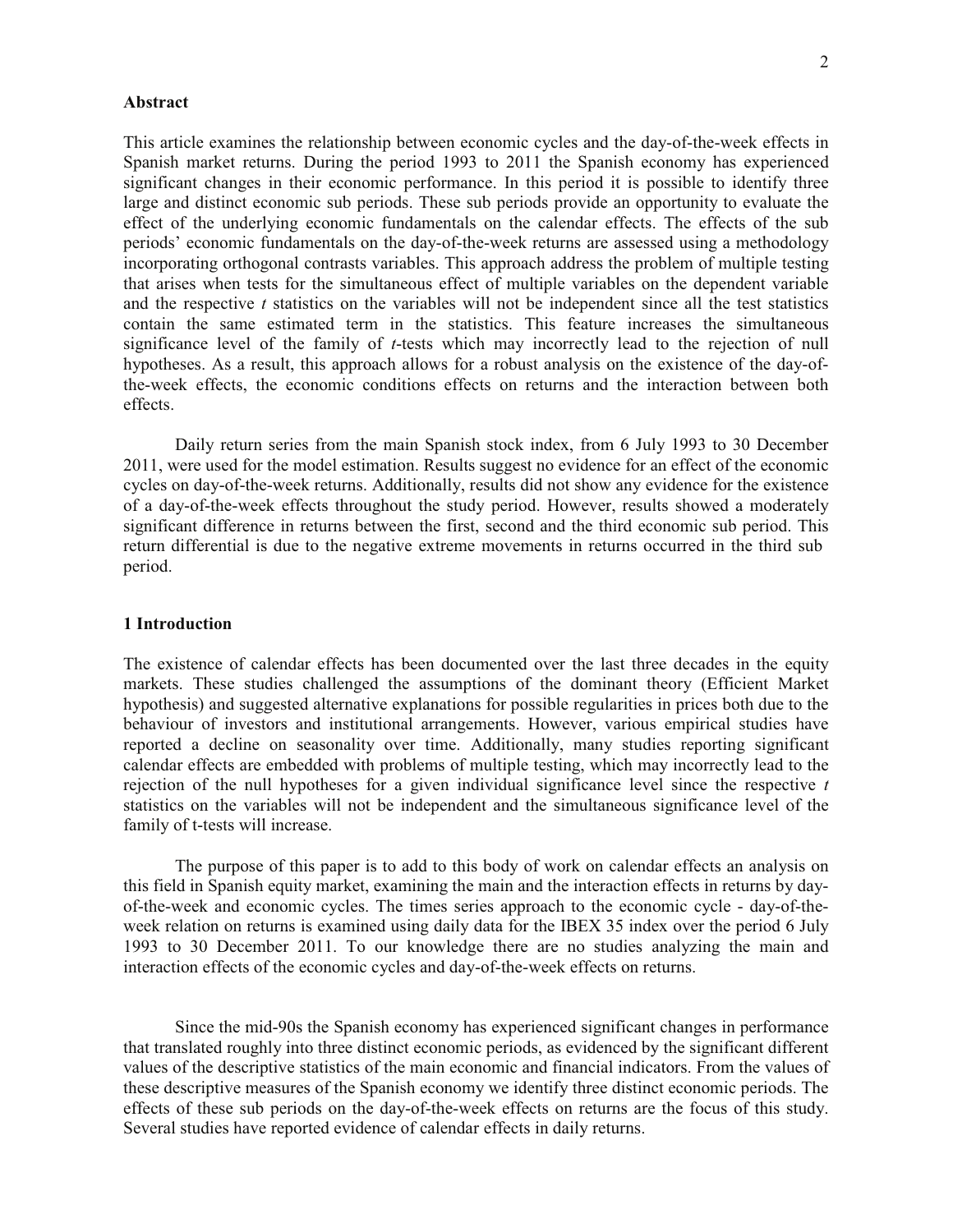Other studies provided evidence of changes in the behavior of returns before, during and after significant events (e.g. Backman et al.,1994, and the effects of developments in information technology; Choudhry, 2000, and the effect of the crash of 1987; Holden et al., 2005, and the effect of financial crises).

In this article the evidence for the existence of the main and interaction effects by day-ofweek and economic cycles are examined for the Spanish stock market. Our time series approach uses the method of orthogonal contrasts. Keef and McGuinness (2001) also applied the method of orthogonal contrasts to the relationship between settlement regime changes and day-of-the-week effects in the New Zealand Stock Exchange. This article has basically a descriptive nature, where the interest lies in determining the facts about the relationship between economic cycles and day-ofthe-week effects in returns. Several studies have presented evidence that calendar effects have diminished or even disappeared in the last decades as a result of changes at the level of decisionmaking process (developments in information technology that improved information flows) and at the structures of transaction (upgrading and integration of the trading, clearing and settlement systems) and the reduction of transaction costs, making the market more efficient in incorporating information in prices. Several studies have also demonstrated the existence of a relationship between economic fundamentals and the pattern of returns in the stock market.

Thus, it would be expected that a main effect exist between economic conditions, characterized by the different values in descriptive statistics of the main economic indicators, and the behavior of returns. However, there are no studies on whether different economic conditions for periods affect the returns by the day-of-the-week. In the analysis of the hypothesized role of the different economic conditions on the day-of-the-week returns, we use the general linear model (GLM) using a series of orthogonal contrasts. The methodology involved in the use of orthogonal contrasts and the various hypotheses underpinning their construction are set out in section 1.3.

The paper is structured as follows. In section 1.2 we present the evolution of the Spanish economy over the period of analysis and identify the distinct economic sub periods that underpin the analysis. Section 1.3 briefly reviews the literature of the day-of-the-week effects in mean returns. In section 1.4 we present the model of analysis, the construction of orthogonal contrasts and the hypotheses that support their construction. In section 1.5 we provide a description of the data series, we analyse their distributional features and statistical tests of the assumption of independently and identically distributed normal returns are carried out. In section 1.6 results are presented and discussed. Finally, section 1.7 presents the conclusions.

#### **1.2 Economic Cycles in the Spanish Economy**

The trade and financial integration that occurred over the last decades made the interdependencies and relationships between countries more pervasive and profound, making the transmission of shocks and contagion faster and more powerful, increasing the risk of macroeconomic instability and financial volatility. After a long period of economic expansion that began in the mid-nineties, the Spanish economy began to show early signs of exhaustion in 2006. The international economic interdependence severely hit the Spanish economy from mid-2007 with the bursting of the housing bubble in the United States, triggered by episodes of turbulence in the sub-prime niche of the U.S. domestic mortgage market, giving way to the global financial and economic crisis with the shock waves extending to economies around the world. In September 2008 the international financial crisis has deepened with the collapse of Lehman Brothers bank and the Spanish gross domestic product (GDP) was severely hit.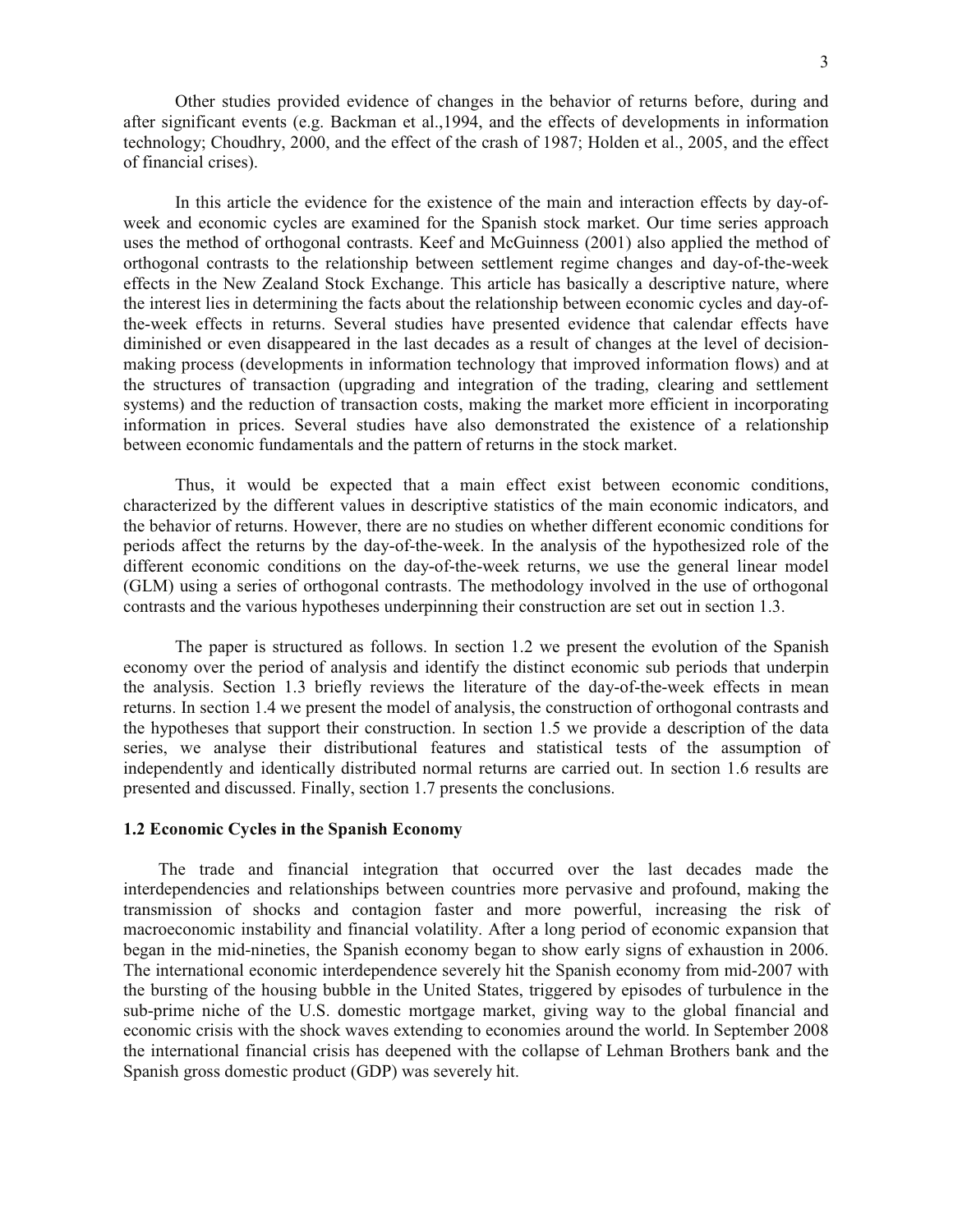Regardless of the adverse effects of the international crisis in the Spanish economy, it has accumulated over the last and a half decade significant internal imbalances which corrections continue currently. Spanish growth model was heavily based on domestic demand, and more specifically in the construction and property development activities sectors. The disproportionate growth in the real estate sector, coupled with the expansion of credit needed to finance it, is at the basis of the Spanish economic imbalances. In this sector a spiral of growth in demand, prices and supply, fueled a major housing bubble that burst when the impact of the international crisis was felt in Spain. Figure 1 in appendix presents the quarterly growth rate of GDP and quarterly change (in percentage points) in unemployment in the period 1993:01 to 2011:12. In this period three distinct sub-periods (see the shaded areas in the figure 1) are observed in terms of average economic growth, GDP growth variability and average change in unemployment rate, namely, 6 July 1993 to 30 December 2000, 2 January 2001 to 31 July 2007 and 1 August 2007 to 30 December 2011. During these sub periods the quarterly average growth real rate (and standard deviation) in GDP was 0.82% (0.52%), 0.83% (0.18%) and -0.13% (0.69%) while the quarterly average change (in percentage points) in the unemployment rate was -0.21, -0.21 and 0.81, respectively.

The evolution pattern of the industrial production index (IPI) and the industrial business survey (IBS) in the three sub periods are similar to those observed for the GDP, with the IPI and IBS clearly registering in the second sub period the higher average growth and the lower variability in industrial production (see Figure 1.2 in appendix). Since the mid-nineties the construction sector and the property development activities in Spain had a major role in the accumulating of economic imbalances and the triggering of the current crisis. The disproportionate growth in house prices led to a housing bubble of enormous proportions. Three factors contributed to their emergence and development. First, the monetary policy followed by the European Central Bank, since 2001, which kept the reference interest rate to very low levels for the cyclical position of the Spanish economy. Second, fiscal policy followed by the Spanish government promoted home ownership over other alternatives. Third, the advantages of an economic growth model based on the construction and property development activities, from the political economy point of view (reductions of unemployment as these are labor-intensive activities; increase in housing value - favoring the median voter, who is usually a home owner; and generation of large tax revenues for the different public administrations (Terol, Valiñas and Pendiello, 2006).

Initial increases in housing prices resulted from favourable market conditions for mortgages, followed by additional increases resulting from the contagion of positive expectations about the evolution of prices, leading to a bubble of massive proportions. The bursting of the housing bubble led to a severe drop in demand, which in turn resulted in an adjustment of supply either via prices or via quantities. An important growth indicator of the construction and property development activities is the production of cement (thousands of metric tons) in Spain (Figure 3 in appendix). In the first, second and third sub periods, the production of cement had a monthly average increase of 0.60%, 0.72% and -2.30%, respectively. In turn, steel production, an indicator more closely related to the manufacturing sector, showed a more moderate growth in these sub periods.

The disproportionate growth of the construction and property development activities led to a significant increase in credit to finance these activities. In turn, the disproportionate credit for these activities constituted the transmission channel of the housing crisis to the banking sector (Figure 1.4 in appendix). In these sub periods, bank credit to the construction sector experienced quarterly average growth rates of 1.13%, 4.72% and -2.35% for the first, second and third sub periods, while the credit granted to other industrial sectors showed average growth rates of 0.95%, 2.12% and 0.11%, respectively. In 2007 loans to construction and property development sectors accounted for almost 45% of the Spanish GDP (14.5% to construction and 30% to property development), when their overall weight in product was less than 20% (Carballo-Cruz, 2011).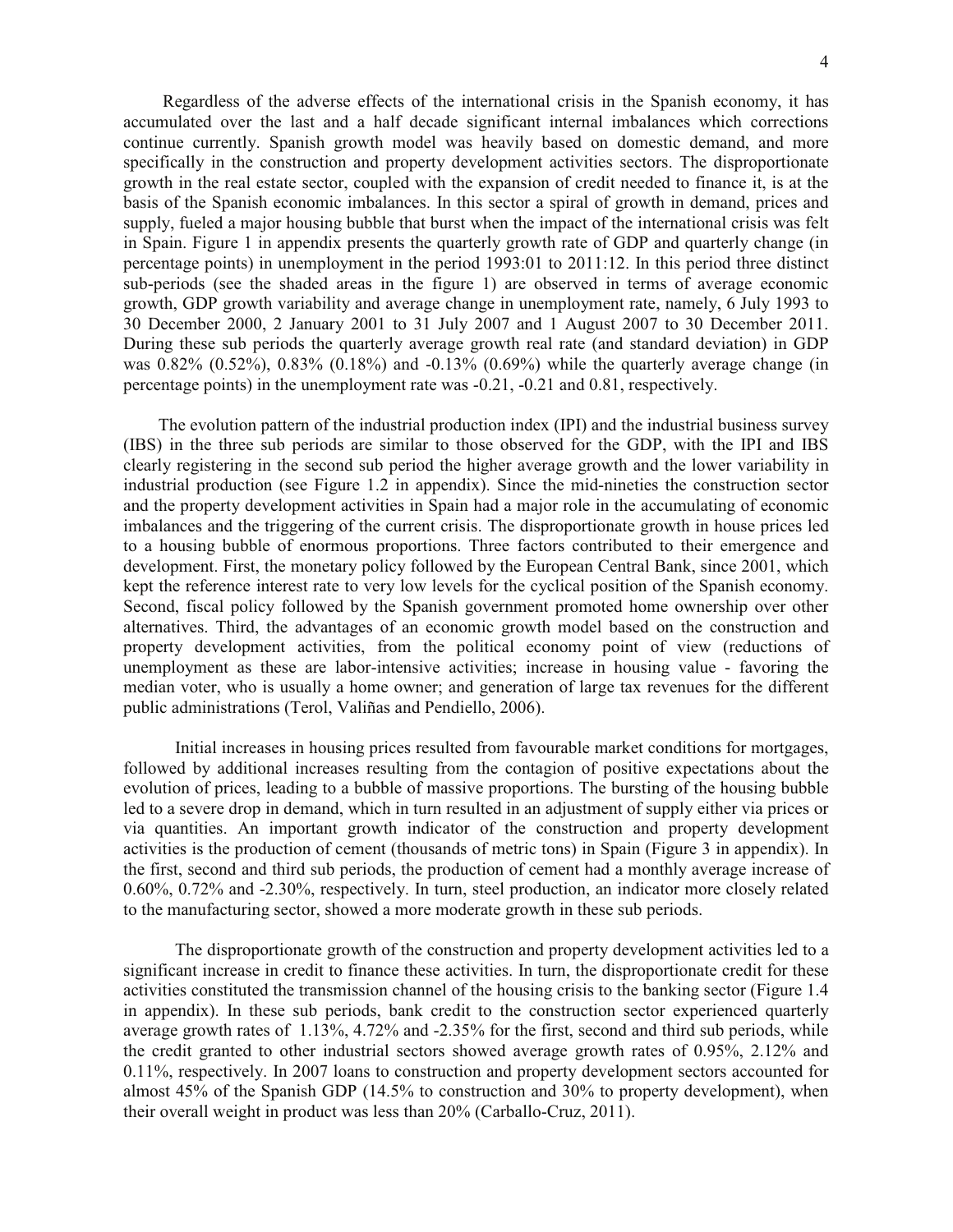The granted credit's pattern to households for the acquisition and rehabilitation of homes followed a similar pattern to the credit granted to the construction and property development sectors (Figure 1.5 in appendix). For these sub periods the quarterly average growth rates of the credit granted to families for purchase and rehabilitation of homes was 4.03%, 4.52% and 0.41% which compares with average growth rates for the remaining consumer credit of 2.34%, 3.28% and - 0.80%, respectively. This unbalanced growth of the credit resulted in a high risk concentration of loan portfolios of banks in these sectors, on both the supply and demand side. The high stocks of real estate assets, which the construction or purchase was financed with bank loans, remained in the balance sheets of banks, creating solvency problems to the banking system by way of default losses and depreciation of real estate assets.

From mid-2008, the high unemployment, the high levels of indebtedness of households and businesses and the reduction of product worsened the solvency problems of banks and impeded the deleveraging process of banks and families. With the intensification of the crisis in the third sub period there was a marked contraction of the annual credit growth rate, which turned negative due to the prolonged crisis. The type of credit that has experienced a greater contraction during the crisis was credit to enterprises. Credit to households fell slightly, and since mid-2008 remained close to zero. The construction industry was the sector most affected by the bank credit, showing a sharp decline since mid-2008 (Figure 1.4 in appendix).

Regarding the risk premium of Spanish public debt (differential yield between treasury bonds of Spanish and German), there is a clear and distinct pattern in the three sub periods (Figure 1.6 in appendix). In the first sub period the risk premium showed a decreasing trend from mid-1995 until the introduction of the euro, reflecting the real convergence of the Spanish economy, the economic growth and the declining trend of the budget deficit and public debt (Figure 1.7 in appendix). In the second sub period, the risk premium of Spanish debt was close to zero reflecting the good performance of the economy, the reduced budget deficits and the stable level of public debt. In the third sub period, from late 2007, the risk premium showed a sharp increase, exceeding 400 basis points in August 2011. The latter pattern reflected tensions experienced in the financial markets of Europe, resulting from the crisis of sovereign debt in some European States, which increased the financing costs of the States and banks, making it difficult to access internal and external financial markets. In the case of the Spanish economy, the high risk premiums of the public debt are most affected by the high budget deficits experienced since 2007 and the prospects of the economic framework than actually by the level of public debt that is clearly sustainable.

The financing difficulties of the economy and the budget deficits from 2007 onwards are reflected in the net outflow of funds from the Spanish economy, particularly from foreign investors (Figure 1.8 in appendix). The patterns of price-to-earnings ratio and the turnover recorded in the three sub periods in the stock market (Figure 1.9 in appendix) reflect the performance of the Spanish economy over the full period (and the decrease in profitability of companies in the last sub period), the contagion effect of international financial crisis and the uncertainty in results of listed companies in Spanish market on the volatility of the transaction volumes.

#### **1.3 Calendar Effects**

A number of studies have focused on and reported evidence on the day-of-the-week effect (see, among others, Jaffee and Westerfield, 1985; Thaler, 1987; Agrawal and Ikenberry, 1994; Arsad and Coutts, 1997; Keef and Roush, 2005). The day-of-the-week effect, initially studied in US markets, refers to the finding by French (1980) and Gibbons and Hess (1981) that Monday returns are, on average, negative and lower than for the rest of the week. Several explanations for the existence of a day-of-the-week effect were advanced.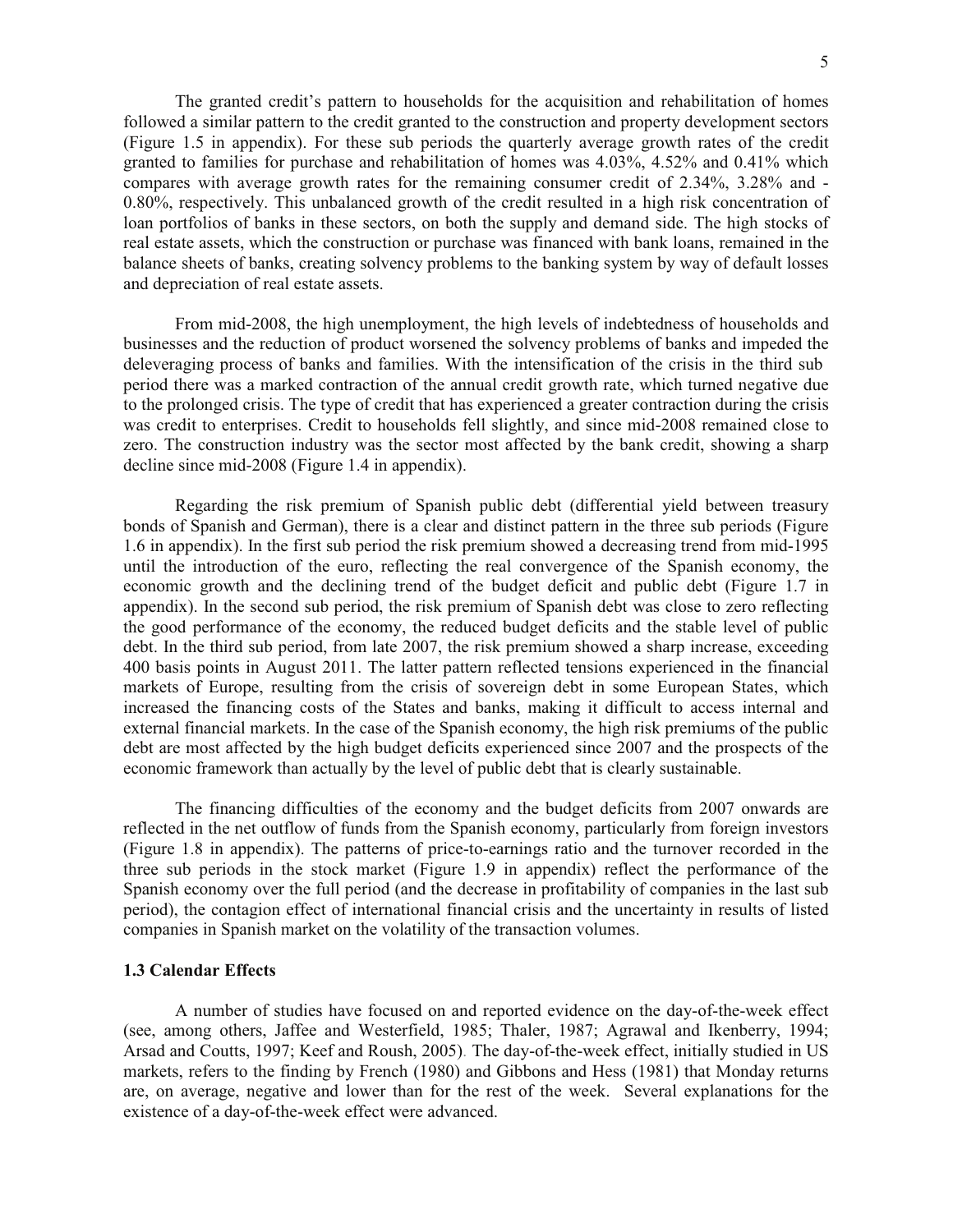At the time, when fully electronic clearing and settlement market infrastructure were not yet implemented, Lakonishok and Levi (1982) have attributed some of the weekend effect to settlement practices and check-clearing conventions that make purchasing stock on Fridays attractive, but Dyl and Martin (1985) and Jaffee and Westerfield (1985) find no support for this rationale. Another hypothesis is that more stocks go ex-dividend on Mondays, thereby lowering prices and returns, but Lakonishok and Smidt (1988) report results inconsistent with this argument<sup>1</sup>. Some have suggested that stock returns could be lower on Mondays if firms typically wait until weekends to release bad news, but this would not occur in efficient markets because agents would anticipate firms` behavior and discount stocks accordingly.

Several studies have corroborated the findings for U.S. equity markets and other developed markets. Jaffe and Westerfield (1985) also documented day-of-the-week effects with significantly negative Monday returns for the Australian, Canadian, Japanese and U.K. markets. Other studies which have found day-of-the-week effects in multi-country studies for developed markets are Dubois and Louvet (1996) and Tong (2000). Other recent studies have also shown a decline in the Monday effect in the US (Chen and Singal 2003; Marquering *et al*. 2006).

Other work casts some doubt on the robustness of the weekend effect. Connolly (1989) argues that previous findings depend heavily on the assumption that returns are normally distributed with a constant variance. Using estimators that are robust with respect to violations of these assumptions, he finds much weaker evidence of a weekend effect, particularly after 1975. In a multi-country study for developed markets, Chang *et al*. (1993), using procedures similar to Connolly, only found evidence of a day-of-the-week effect in 13 out of 23 countries, and their results were sensitive to the choice of statistical testing procedure.

Some relevant investigations have also studied this effect in Spanish market. Empirical evidence shows conflicting results depending on the period investigated. While Santesmases (1986) does not report a day of the week effect for the period 1979-83, subsequently Corredor and Santamaría (1996), Camino (1997) and García (2007) detected abnormally high returns on Fridays.

### **1.4 Methodology: Model and Hypotheses**

#### **1.4.1 Model**

l

In this article we use the method of orthogonal contrasts to characterize the modulation of the day of the week return in the Spanish market by the economic cycles experienced in the Spanish economy. Orthogonality means that the observed t statistics of the contrasts variables are statistically independent. For any linear model, the orthogonality yields the following properties: (i) a constant, which in a matrix form, consist in a single column of ones, (ii) columns contrasts, excluding the constant, which all sum to zero, and (iii) cross-products of all pairs of contrasts which all sum to zero. These properties are widely reported elsewhere and content in any text dealing with the analysis of variance.

<sup>&</sup>lt;sup>1</sup> Psychological explanations include Miller (1988), who attributes negative returns on Mondays to individuals selling rather than institutions. He argues that individuals sell on Mondays after using the weekend to decide to sell, uninfluenced by brokers who are unlikely to recommend selling. Rystrom and Benson (1989) attribute the negative Monday returns to investor pessimism on Mondays. Dyl and Holland (1990) and Lakonishok and Maberly (1990) report some support for this argument in that odd-lot selling, which is indicative of individuals' transactions, is higher on Mondays.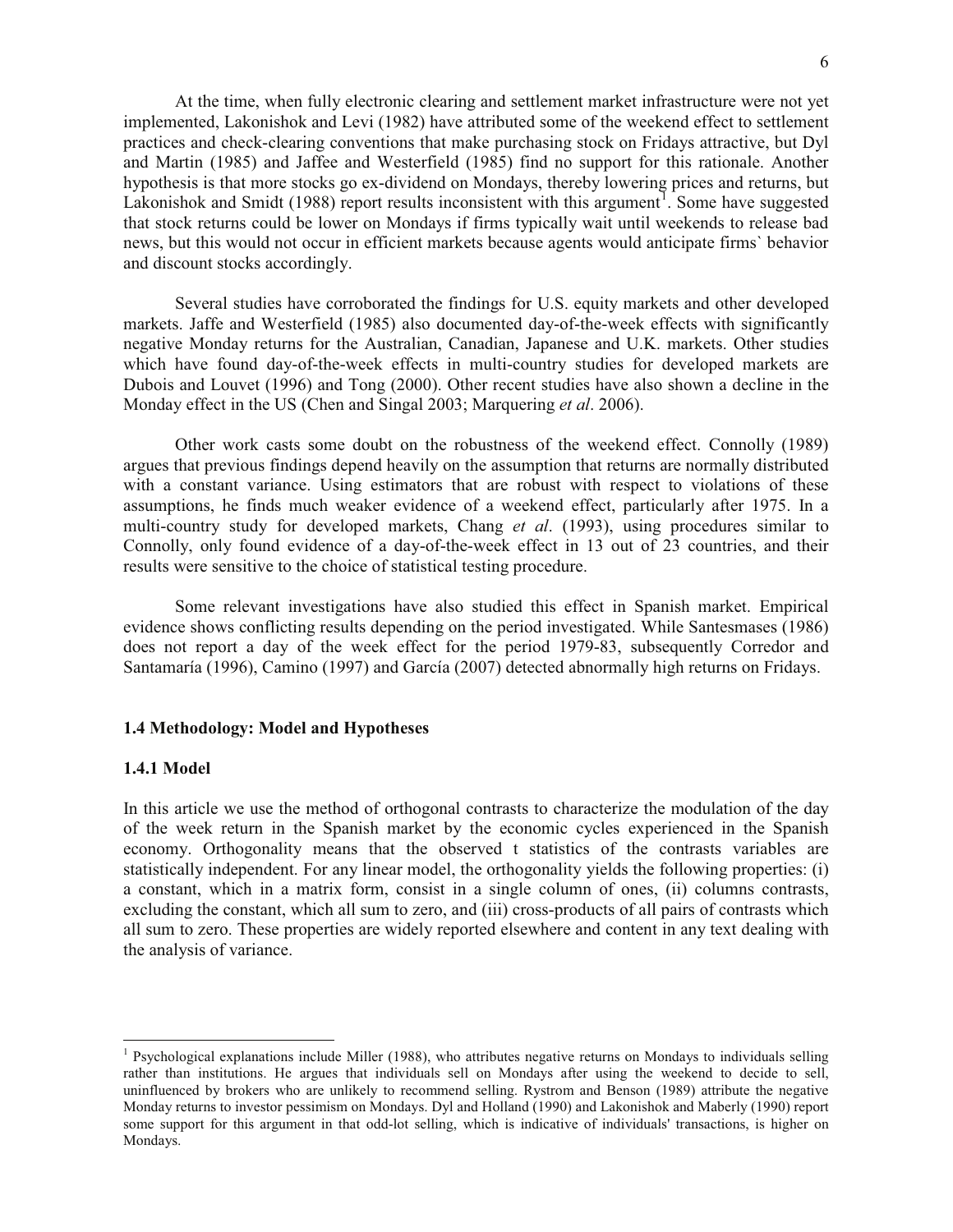the concomitant hypotheses. Using bold characters to represent matrices, and assuming linearity, the general model to describe systematic differences in daily returns is given by:

$$
\mathbf{r} = \mathbf{X}\boldsymbol{\beta} + \boldsymbol{\epsilon} \tag{1}
$$

In this study there are three main contrasts for economic cycles and five for the day-of-theweek effects. Let  $D_i$  and  $C_j$  represent day-of-the-week and economic cycle's contrasts, respectively. Each set of contrasts consists of a constant, denoted by subscript zero, and two orthogonal contrasts for the economic cycles and four orthogonal contrasts for the days of the week. The precise form of these are described in the table 1 and discussed in subsequent sections. Thus, *t* th row of the equation  $(1.1)$  can be written as:

$$
r_t = \mathbf{x}_t \mathbf{\beta} + \varepsilon_t. \tag{1.1}
$$

Omitting subscripts for coefficients for convenience, we can see that  $\mathbf{x}_t$  (the vector of contrast variables) in equation (1.2.1) can be written as equation (1.2)

$$
\mathbf{x}_{t} = \left\{ C_{0} + \sum_{j=1}^{2} C_{j} \right\} \ast \left\{ D_{0} + \sum_{i=1}^{4} D_{i} \right\}
$$
\n(1.2)

$$
=C_0D_0\tag{1.2.1}
$$

$$
+ C_0 \sum_{i=1}^{4} D_i \tag{1.2.2}
$$

$$
+D_0 \sum_{j=1}^{2} C_j \tag{1.2.3}
$$

$$
+\sum_{j=1}^{2}C_{j}\sum_{i=1}^{4}D_{i}.
$$
\n(1.2.4)

Term equation (1.2.1) represents the grand constant,  $C_0D_0$ . It characterizes the average daily rate of return across the total data set. Second term equation (1.2.2) captures the interaction constant of the economic cycle contrasts with the four day of the week (denoted by  $D_1, D_2, D_3, D_4$ , see Table 1.3). These are the main effects of the day-of-the-week that emerge after controlling for economic cycles effects. Similarly, third term equation (1.2.3) represent the two main effects of economic cycles (denoted by  $C_1$ ,  $C_2$ ). Last term equation (1.2.4) captures the eight interactions between the two main effects of economic cycles and the four main effects of day-of-the-week (denoted by  $C_1D_1$ ,  $C_1D_2$ ,..., $C_2D_4$ ). It should be noted that it is impossible to provide an unequivocally economic interpretation for any main effect if it is involved in a significant interaction. Thus, when the interaction terms are statistically insignificant, the main effect can be viewed as being consistent across the levels of the complementary interaction effect.

The structure of the orthogonal contrasts used to test the hypotheses is described in Table 1. The economic interpretation of the contrasts is simple. For example, day-of-the-week contrast  $D_1$ compares the observed return on Monday with the observed average return over the rest of the week (ROW). Likewise, the economic cycle contrast C1 compares the return during the EC3 period to the average return over the two earlier economic cycles.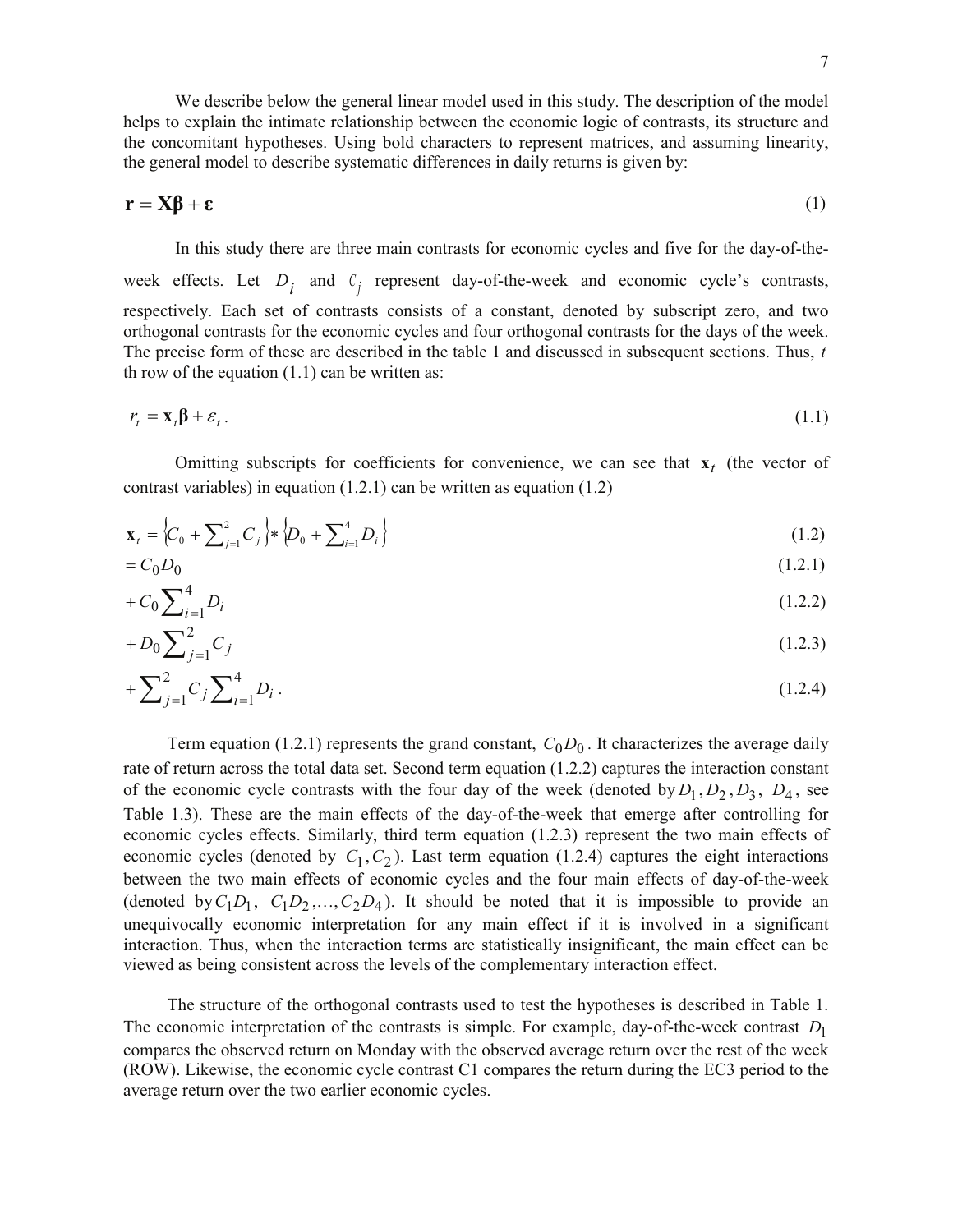|                                    | Constant |         | Contrasts      |          |                  |
|------------------------------------|----------|---------|----------------|----------|------------------|
| (i) Day-of-the-week (DW) contrasts |          |         |                |          |                  |
| Day                                | $D_0$    | $D_1$   | D <sub>2</sub> | $D_3$    | $D_4$            |
| Monday                             |          |         | 0              | $\theta$ | $\bf{0}$         |
| Tuesday                            |          | $-0.25$ | $-1$           | 0,5      | $\mathbf{0}$     |
| Wednesday                          |          | $-0.25$ | 0              | $-0.5$   |                  |
| Thursday                           |          | $-0.25$ | $\theta$       | $-0.5$   | $-1$             |
| Friday                             |          | $-0.25$ |                | 0,5      | $\boldsymbol{0}$ |
| (ii) Economic cycle (EC) contrasts |          |         |                |          |                  |
| Economic cycle                     | $C_0$    | $C_1$   | $C_2$          |          |                  |
| EC1: $3$ Jul 93 – $31$ Dec 00      |          | 0,5     |                |          |                  |
| EC2: 2 Jan $01 - 31$ Jul 07        |          | 0,5     | -1             |          |                  |
| EC3: 1 Aug $07 - 31$ Dec 11        |          | $-1$    | 0              |          |                  |

**Table 1** Contrasts by day-of-the-week (DW) and economic cycle (EC)

The next section explains how the economic logic and empirical regularities reported elsewhere led to the development of the various contrasts and hypotheses. The empirical regularities, such as the prevalent Monday or "weekend" effect, are reflected in much of the day-of-the-week literature (see Section 1.3).

## **1.4.2 Hypotheses**

The construction of the economic cycle's contrasts is marked by the economic changes that occurred along the overall period, but with particular emphasis on the passage of EC2 to EC3. The significance of this change, discussed in section 1.3, is reflected in the role attributed to the  $C_1$ contrast.

The contrast variable C1 is designed to test for a difference in the day-of-the-week effects between the third and the average in the first and second economic cycles. The contrast C2 is designed to test for a difference in the day-of-the-week effects between the first and the second economic cycles.

The construction of the economic cycles contrasts, along with the specific day-of-the-week contrasts and interaction terms are described relative to a number of possible day-of-the-week effects. These are described below.

There is a disseminated evidence of a significant negative return on Monday and lower than for the rest of the week.

Several explanations for the existence of a significant negative return were advanced: release of bad news while the markets are closed (price changes in the non-trading period between Friday close and the Monday open), that more stocks go ex-dividend on Mondays, psychological explanations (individual investor pessimism on Mondays and higher odd-lot selling on Mondays). Connolly (1989) using estimators that are robust to the non-normality and varying variance of returns find much weaker evidence of the Monday effect.

Subsequent studies by Chang et al. (1993)), Dubois and Louvet (1996), Chen and Singal(2003) and Marquering et al.(2006) also report a weakening of the Monday effect.

The appearance of such a Monday effect in the Spanish market during earlier sub periods and the weakening or disappearance in the last sub period would not be surprising given this previous evidence.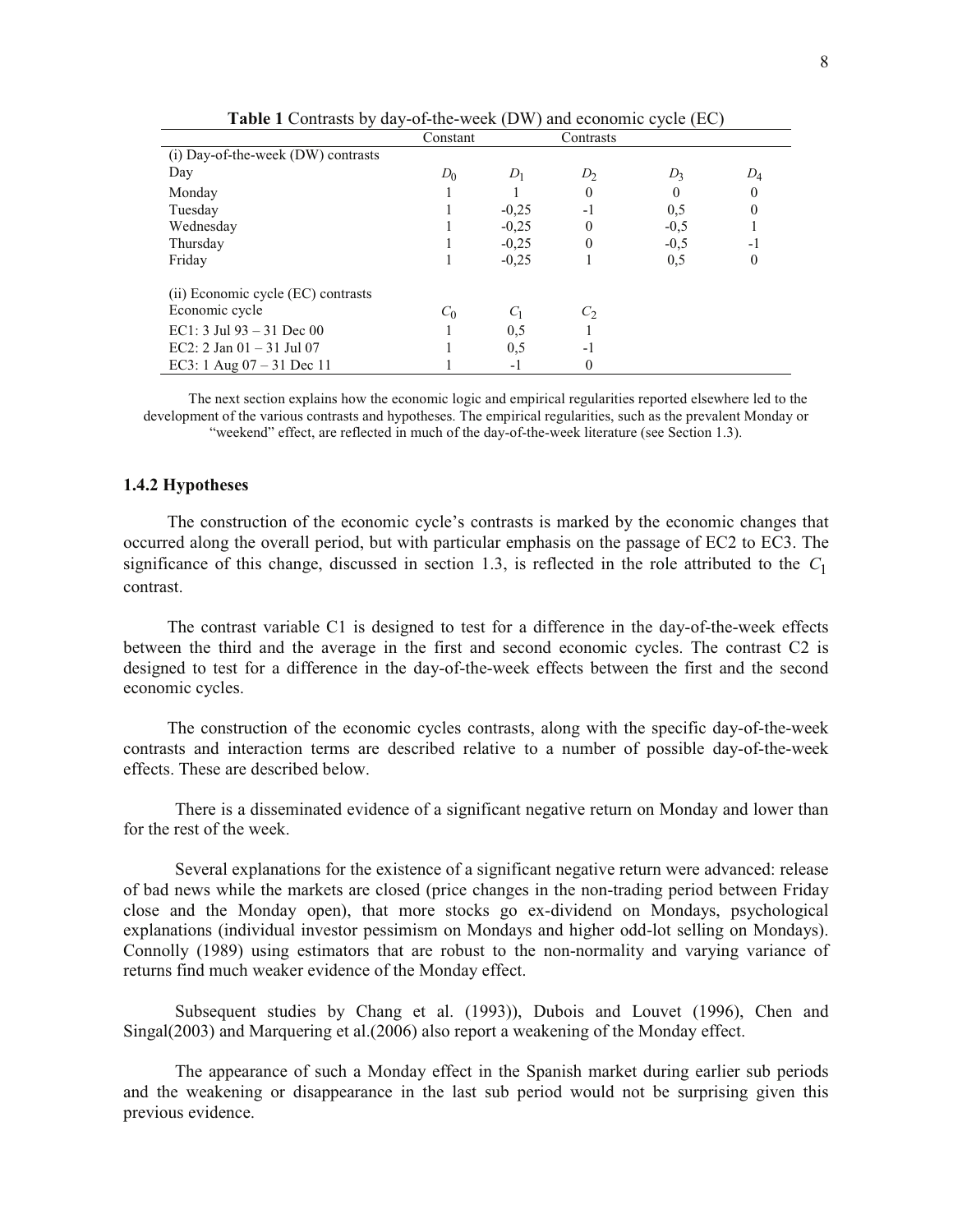In the last decade, developments in the information technology, along with the integrated trading, settlement and clearing systems, which are now fully electronic and order flow instantaneously processed, have improved information flows and made markets closer to being efficient.

Day-of-the-week contrast  $D_1$  tests for the Monday effect during the overall period. Rejection of the formulated null hypothesis (H1) would be supportive of such an effect in the Spanish market.

$$
H_1: [Monday = ROW]_{[for all EC]}
$$

The significance of D1, and the absence of significant interactions of D1 with all economic cycles' contrasts, would confirm the uniformity of the Monday effect across the whole sample.

Considering the profound changes in the patterns of the main economic indicators in the third sub period of the Spanish economy, along with the technological changes occurred in the trading, clearing and settlement infrastructure and the development of information technology over the last decade, it is admissible that the Monday effect has diminished or disappeared.

This possibility is duly considered in C1 contrast and stated in the null hypothesis H2 below.

$$
H_2: [Monday - ROW]_{[for EC3]} = [Monday - ROW]_{[for EC1 and EC2]}
$$

The significance of the interaction term between C1 and the day-of-the-week effect contrast D1, defined as S1D1, would lead to the rejection of this hypothesis.

The C2 contrast tests for a difference in observed returns between the first and second sub periods. Combining this contrast with the day-of-the-week contrast D1, we obtain the interaction of C2 by D1, C2D1, allowing to test for a differential Monday effect between cycle 1 and cycle 2.

The significance of C2D1 would suggest rejecting the null hypothesis H3 below.

$$
H_3: [Monday - ROW]_{[for EC1]} = [Monday - ROW]_{[for EC2]}
$$

Large Friday returns, along with negative Monday returns have also been taken as a manifestation of the documented 'weekend effect'. Although the Monday effect has received the most attention, widespread evidence exist in favor of a Friday effect.

Agrawal and Tandon (1994) report significantly positive Friday returns for 18 out of 19 countries. Day-of-the-week contrast D2 serves as a partial test for this effect in the Spanish market. It compares the average return on Friday with that observed on a Tuesday.

This hypothesis is formally stated as

 $H_4: [Friday]_{\text{for all sub periods}} = [Tuesday]_{\text{for all sub periods}}$ 

The implicit, and questionable, assumption is that Tuesday would represent a typical day-ofthe-week.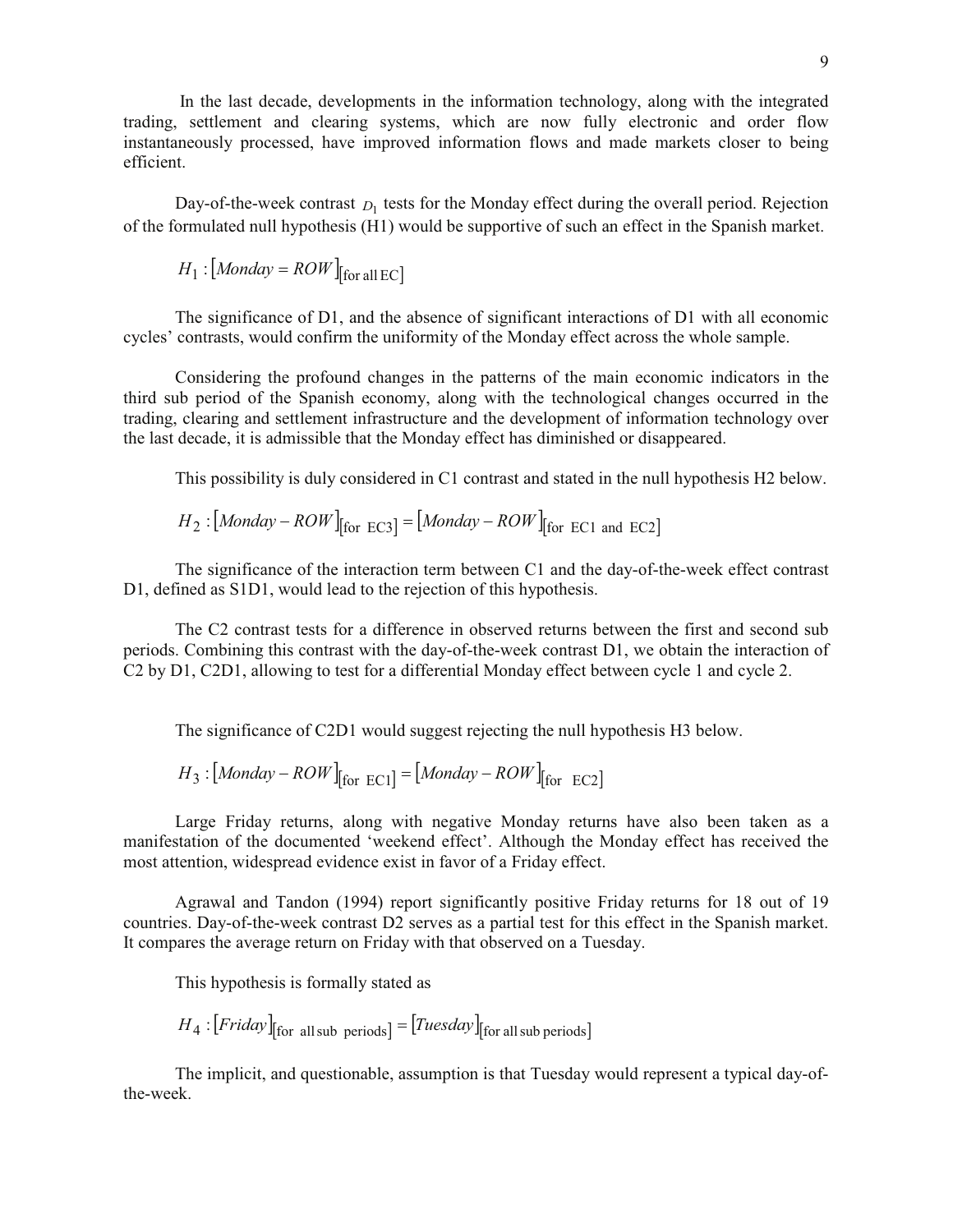*A priory* there is little evidence to suggest the contrary although Jaffe and Westerfield (1985) and Agrawal and Tandon (1994) find a significantly negative Tuesday effect in Australian stock returns, and Jaffe and Westerfield propose a linkage between Tuesdays in the Asia-Pacific and the (negative) Monday effect in the US.

The interaction of all economic cycle contrasts with D2 (C1D2, C2D2) provides a uniformity test for H4.

The remaining day-of-the-week contrasts, denoted by D3 and D4, are a direct consequence of the orthogonality constraints.

They can be viewed as a Wednesday and Thursday effect *versus* a Tuesday and Friday effect, and a Wednesday *versus* Thursday effect, respectively.

In the literature there is no evidence for these effects and as such there are no economic explanations, not being proposed hypotheses for these main effects or their interactions with the economic cycles' contrasts (C1D3, C2D3, C1D4 and C2D4).

While the main objective of this paper is to examine the impact of economic cycles in the day-of-the-week returns (as specified above in some hypotheses) it is expected that in periods with negative economic growth rates or with decreasing trend in growth, market returns are lower than those observed during periods of economic expansion or with increasing trend in growth.

Thus, it is expected that coefficients of the C1 and C2 terms are statistically significant.

The inclusion of the main effects for economic cycles therefore serves a primary role in controlling for systematic variation in returns.

The grand constant term C0D0 characterizes the average daily index return over the whole data-set, after controlling for the various contrast terms.

Considerations on the risk-return relation and time-value-of-money would suggest that this constant, after controlling for the temporal variation related to the different indicators of the economic cycles, should be positive. However, the grand constant might no be significant if return variability is high.

## **1.5 Data**

The data employed in this study are daily closing prices from the Spanish Stock Market over the estimation period July, 6, 1993 to December, 30, 2011, encompassing 4649 trading days/daily returns that were available for analysis.

The capitalization-weighted IBEX-35 Price Index is used. It is a market capitalization weighted index comprising the 35 most liquid Spanish stocks traded in the continuous market of the Madrid Stock Exchange (Spanish Stock Market Interconnection System or SIBE), the computerized and integrated trading system legally defined for the negotiation of the major securities listed on Spanish stock markets.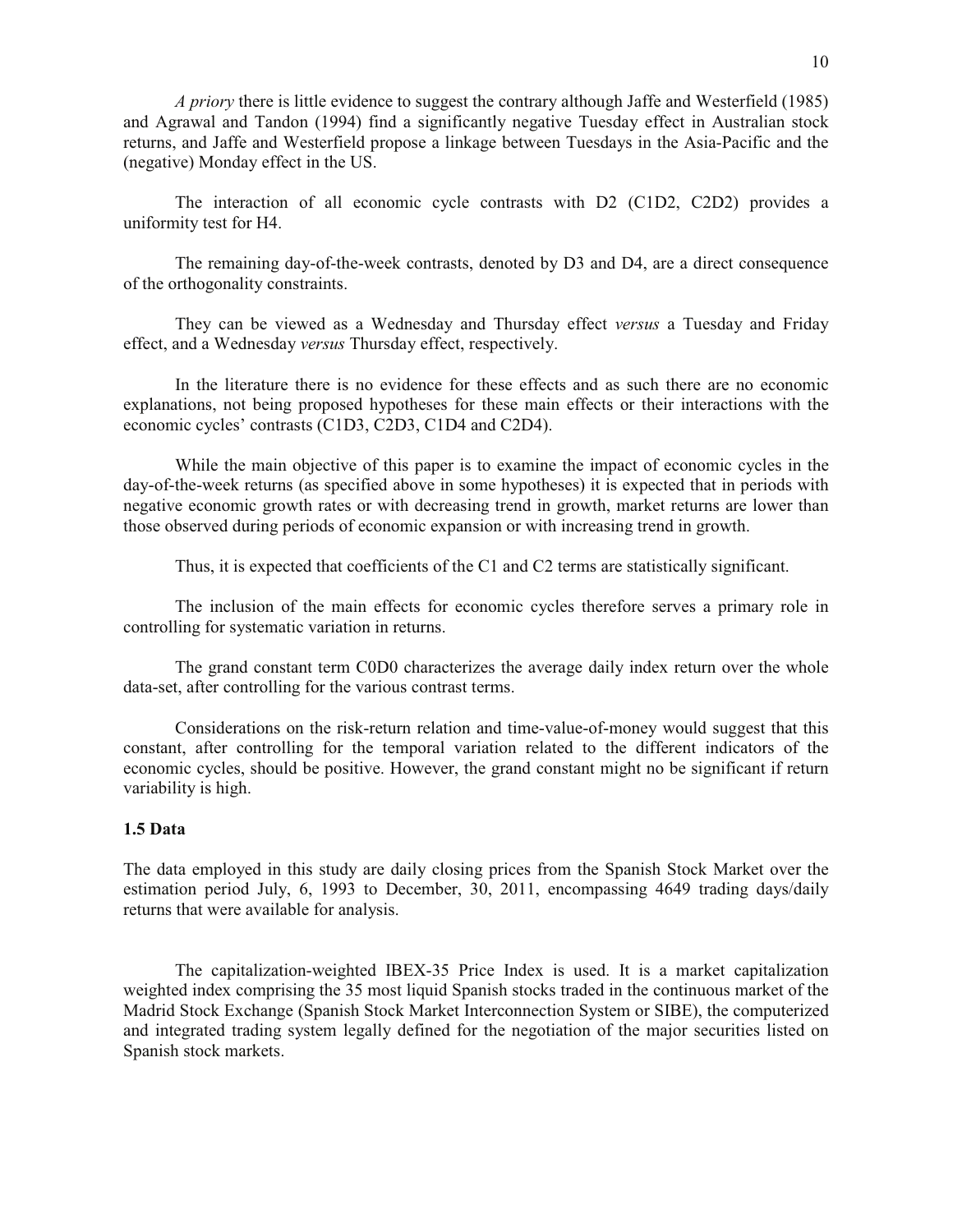This index is the main indicator of the blue-chip segment and contains the 35 largest companies in terms of turnover and free float capitalization in the Spanish market.

For a stock to be included in the IBEX 35, its average free float market capitalization must be greater than 0.30% of the average free float capitalization of the index during the control period (semester). In 2006, the IBEX-35 capitalization represented approximately 70% of the total Spanish market capitalization.

The long-term market index series is obtained from www.finance.yahoo.com.

The calculated return series of IBEX-35 is adjusted for net dividends and stocks splits, removing the possibility that day-of-the-week returns are affected by ex-dividend effects concentrating on specific week days. McGuinness (1997) report evidence for this effect.

The series of daily market returns are calculated as the continuously compounded returns

 $r_{t} = Ln(P_{t} / P_{t-1})$  $0.100$  (1.3)

Where  $r<sub>t</sub>$  is the daily return in day  $t$  and  $P<sub>t</sub>$  is the index level at the end of day  $t$ .

Table 1 reports descriptive statistics for the IBEX-35 return series over the full period and the three sub periods: 6 July 1993 to 30 December 2000, 2 January 2001 to 31 July 2007 and 1 August 2007 to 30 December 2011.

These statistics allow testing null hypotheses of normal, independent and identically distributed variables.

In addition, descriptive statistics for the returns on IBEX-35, for the whole period, and for sub subsamples partitioned by day-of-the-week and economic cycle, are shown in appendix 1.

With particular regard there is the low Monday return (mean=-0.041%) and the high Tuesday (mean=0.066) and Friday (mean=0.071) returns in the whole period.

Among the three periods, the lowest mean daily return  $(-0.048%)$  and the highest standard deviation (1.901%) occurs in the third period, reflecting the high uncertainty observed in this period and the decreasing trend in stock prices.

Similarly, during this period, Monday has the lowest mean return (-0,197%) and the highest standard deviation (2,215%) across all weekdays and the three sub periods.

By and large, there is evidence, in all periods, against the assumption that returns are normally distributed. The estimated skewness coefficients reject the symmetric distribution null hypothesis, with the returns in the first sub period (third sub period) being negatively (positively) skewed indicating the greater likelihood of observations lying below (above) the mean.

The evidence also indicates significantly fatter tails than does the stationary normal distribution for each period.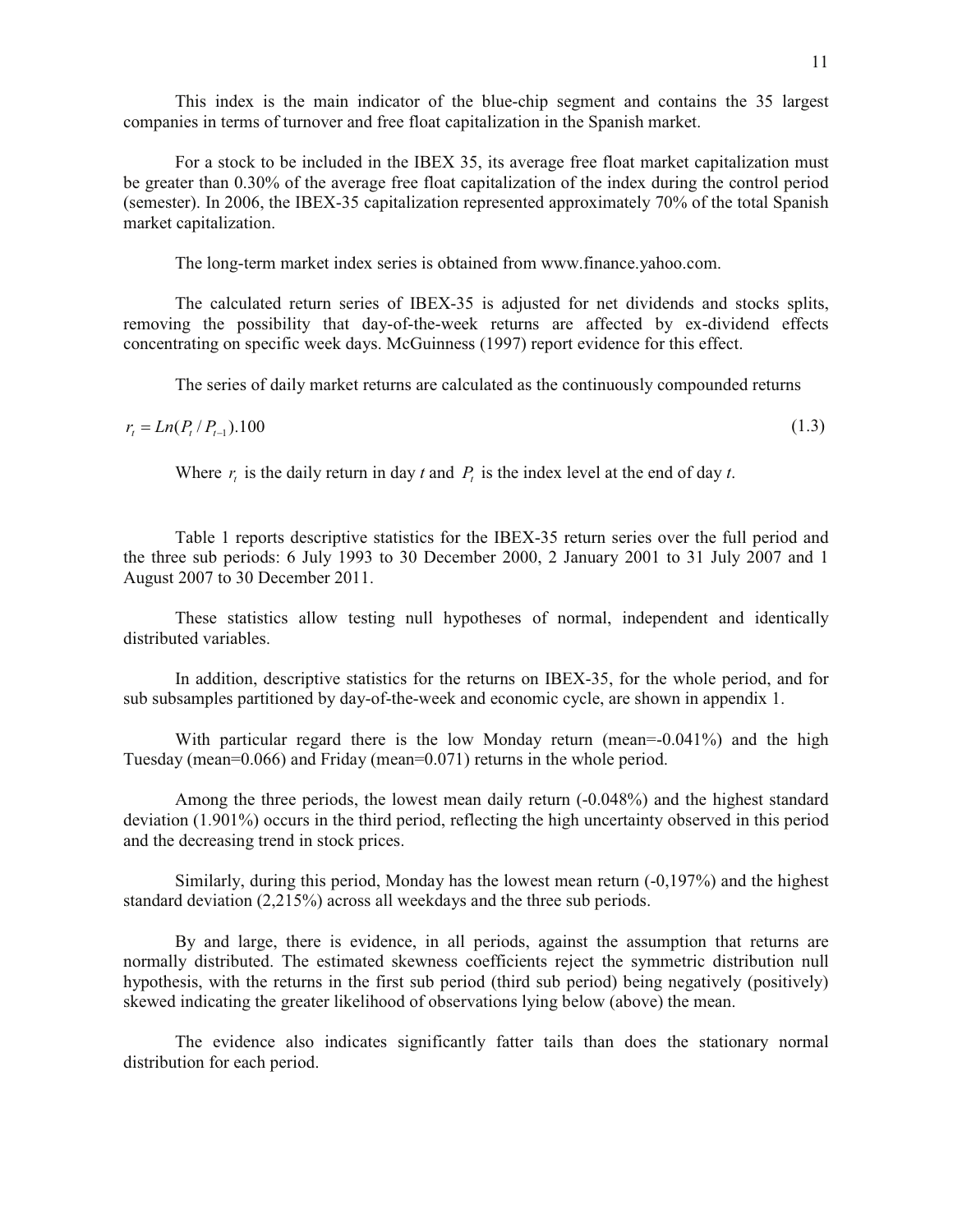The kurtosis or degree of excess is significant at the 1% level across all periods indicating leptokurtic distributions.

The Jarque-Bera statistic and the comparison of the empirical distribution (Lilliefors statistic) with the theoretical one also reject the null hypothesis of normality of daily returns.

The independence assumption for the *T* observations in each period is tested by calculating the first three order autocorrelation coefficients.

Using the usual approximation of  $1/\sqrt{T}$  as the standard error of the estimate, the statistics for the full period reject the second and third order zero correlation null hypothesis at the 1% level.

For the first sub period, the statistic rejects the first and second order zero correlation null hypotheses. In the second sub period, the first through third order zero correlation null hypotheses can not be rejected and in the third sub period the second and third order zero correlation null hypotheses are rejected at the 5% level.

The returns in all three sub periods also exhibit, mostly, negative autocorrelation.

The Ljung-Box Q(10) statistic for the cumulative effect of up to tenth-order autocorrelation in the standardized residuals exceeds the 1% critical value from a  $\chi^2_{10}$  distribution for the first two sub periods.

| <b>Descriptive Statistics</b>         | Full period  | First sub-period | Second sub-period | Third sub-period |
|---------------------------------------|--------------|------------------|-------------------|------------------|
|                                       |              |                  |                   |                  |
| <b>Observations</b>                   | 4649         | 1867             | 1658              | 1124             |
| Mean                                  | 0,023        | 0,0629           | 0,0282            | $-0,0476$        |
| Std. deviation                        | 1,470        | 1,330            | 1,268             | 1,902            |
| Minimum                               | $-9,585$     | $-7,327$         | $-5,993$          | $-9,585$         |
| Maximum                               | 13,483       | 6,468            | 5,789             | 13,483           |
| <b>Skewness</b>                       | $-0,0088$    | $-0,3155***$     | $-0.030$          | $0,234***$       |
| Kurtosis                              | $8,211***$   | $6,0733***$      | 5,493***          | $8,148***$       |
| JB test                               | 5260,7***    | 765,76***        | 429,74***         | $1251,6***$      |
| <b>Empirical Distribution Test</b>    | $0,0606***$  | $0,0444***$      | $0,0647***$       | $0.0665***$      |
| $r_{1}$                               | 0,022        | $0.070***$       | $-0,026$          | 0,011            |
| r <sub>2</sub>                        | $-0,050***$  | $-0,059**$       | $-0.021$          | $-0.065**$       |
| $r_{3}$                               | $-0.040***$  | $-0.014$         | $-0.037$          | $-0,064**$       |
| $Q(10)$ Standardized Residual         | 40,352***    | 27,414***        | 33,351***         | 18,038*          |
| $Q(10)$ Squared Standardized Residual | 1780.7***    | 812,52***        | $1173,2***$       | 291,77***        |
| ADF unit root test                    | $-14,566***$ | $-31.368***$     | $-10,468***$      | $-16,599***$     |
| P-P unit root test                    | $-66,791***$ | $-40,162***$     | $-41,817***$      | $-33,431***$     |

**Table 2** Sample statistics for daily market returns, 6 July 1993 to 30 December 2011

JB statistic: Jarque-Bera test for a normal distribution. Empirical Distribution Test is a goodness-of-fit test that compares the empirical distribution of daily returns with the normal theoretical distribution function. The value reported is the Lilliefors statistic.  $r_1, r_2, r_3$  are the first three autocorrelations coefficients. Asterisks indicate significance at the

10%\*, 5%\*\* and 1% \*\*\* levels. The reported ADF test is performed with an intercept and an optimal lag structure according to the Akaike Information Criteria.

The Ljung-Box Q(10) statistic on the squared standardized residuals provides us with a test of intertemporal dependence in the variance.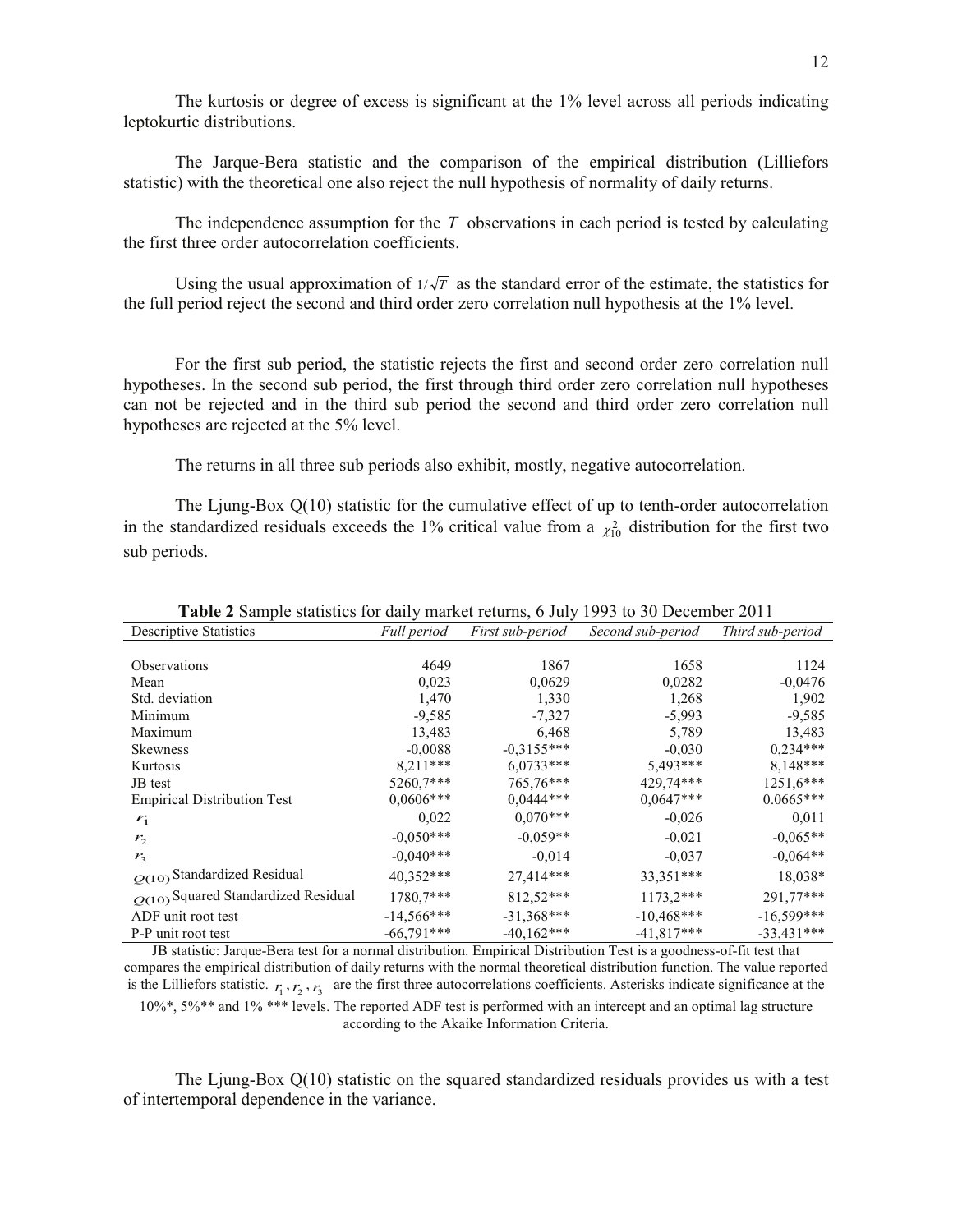The statistics for all three periods reject the variance zero correlation null hypotheses.

That is, the distribution of the next squared return depends not only on the current return but on several previous returns.

These results clearly reject the independence assumption for the time series of daily stock returns.

Finally, Augmented Dickey-Fuller and Phillips-Peron tests reject the null hypothesis of a unit root and we conclude that the IBEX-35 return series over the full period and sub periods is stationary and suitable for a regression-based analysis.

## **1.6 Results**

The sub samples reveal a remarkable variability in mean returns between days-of-the-week and across economic periods.

For instance, in the first sub period the higher (lower) mean return is observed on Friday (Wednesday); in the second sub period the highest (lowest) mean return is observed on Thursday (Tuesday), registering during this period the smallest variation in returns among the three sub periods. In the third sub period, the higher (lower) mean return is observed on Tuesday (Monday) (see table 1 in appendix).

Thus, there is a high variability in the average returns by day-of-the-week throughout economic cycles. As expected, daily returns in the second (third) sub period exhibited lower (higher) volatility reflecting the stable (instable) behavior of economic and financial fundamentals in these periods.

How the average returns of the days-of-the-week are modulated by economic periods is examined by applying OLS regression to orthogonal contrast variables featured in equation (1.2) and outlined in section 1.4.

The estimated coefficients and standard errors of the orthogonal contrasts detailed in equation (1.2) and designed in Table 1 are shown in Table 1.3. This table also includes the  $R^2$ , the adjusted  $R^2$  and the F statistic of the null hypothesis that all slope coefficients are jointly zero.

The test results of Breusch-Godfrey Lagrange multiplier and White's heteroskedasticity used to test for higher order serial correlation and heteroscedasticity in the least squares residuals, respectively, reject the null hypotheses of no high order serial correlation and no heteroscedasticity in the residuals.

In this regard, the standard errors in OLS regression coefficients were estimated incorporating adjustments for heteroscedasticity and autocorrelation in the residuals using the Newey-West procedure (with the option of automatic search for order of serial correlation, which resulted in a lag  $= 9$ ).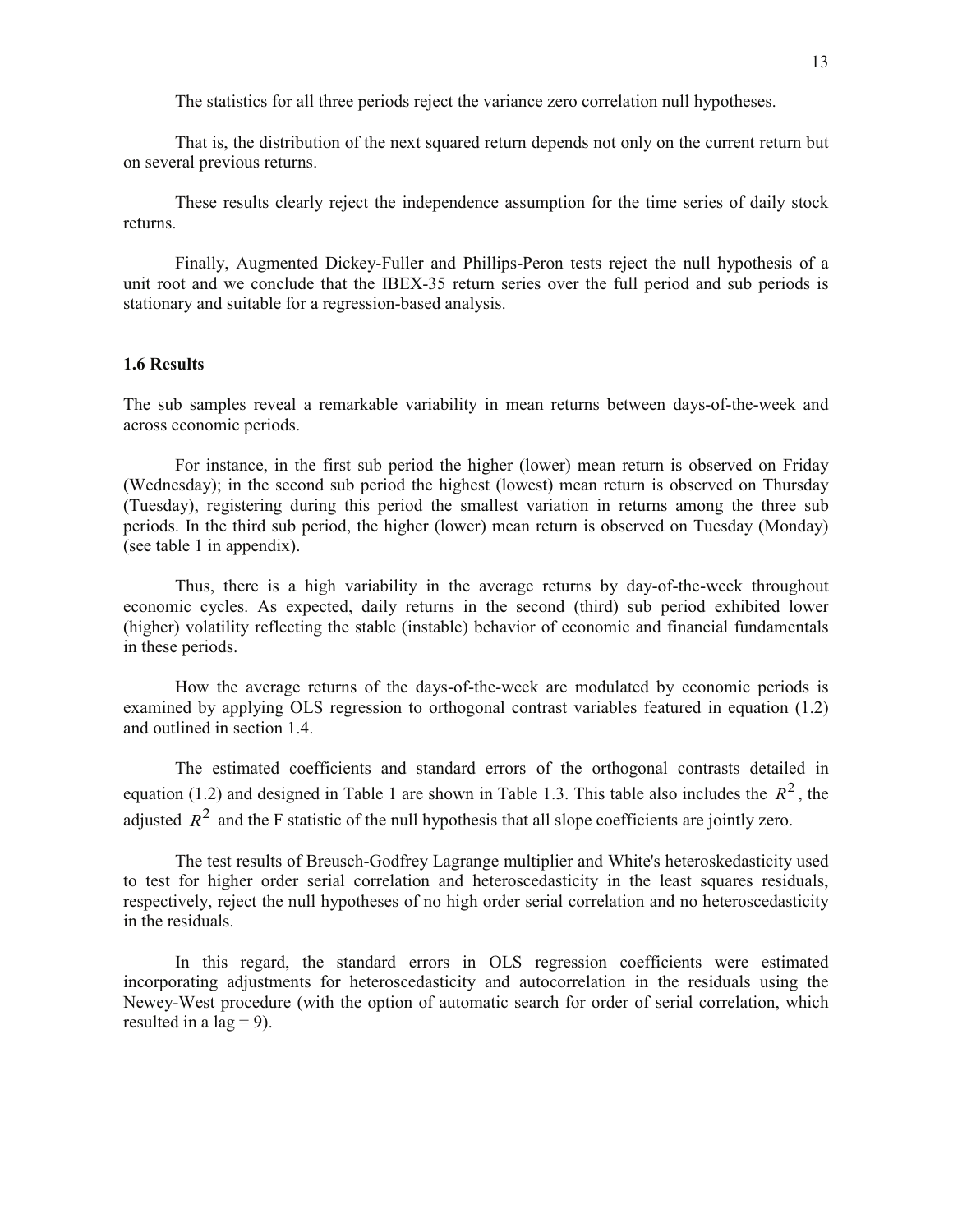Additionally, and as reported in the empirical literature involving daily returns and long series, residuals in the OLS regressions exhibit leptokurtosis $2$  and a modest skewness.

If the true error distribution is considerably fatter tailed than the normal, it could be that the null hypotheses of no calendar effects were more likely to be rejected than the chosen significance level would indicate.

The problem with these undesirable properties (high leptokurtosis/high variance) is that outliers can drive unnaturally the results.

Logically, daily returns tend to present a higher number of extreme returns in periods of high uncertainty in economic fundamentals, reflected in high standard deviation of the main economic indicators.

In periods of relative stability in the economic fundamentals, as is the case of the first and second sub periods in the Spanish economy, extreme movements in returns tend to be rare (see the bottom of the Table 1.3).

The continuous problem is that it is difficult to distinguish between two explanations for the observed outliers.

In a first case they could be due to chance (economic stable periods), which would suggest their retention or, alternatively, to a systemic effect which would suggest their inclusion (economic instability - third sub-period).

The problem of leptokurtosis in residuals was addressed globally through a winsoring/filtering technique.

The estimated regressions were performed with two arbitrary cut off points,  $|r| < 3.5\%$  and  $|r| < 3\%$ . The winsoring technique has led to the rejection of 140 returns for the cut off of  $|r| < 3,5\%$  (Table 3) and 226 returns for the cut off of  $|r| < 3\%$  (Table 1.4).

Other regressions with lower cut off points were also estimated, producing no change in the significance of the estimated coefficients relative to the regression with the cut off  $|r| < 3\%$  (see Table 1.4 for regression with cut point  $|r| < 2,5\%$ ).

By and large, the overall results were largely unaffected by the winsoring of outliers. The estimated results for the overall sample and the winsorized data with cut points of  $|r| < 3\%$ ,  $|r|$  < 3,5% and  $|r|$  < 2,5% are shown in columns of Table 1.3 and Table 1.4.

Below the results of OLS regressions are discussed in direct relation to the hypotheses formulated in section 1.4.

l

 $2$  The distribution of stock returns and hence the error term of regression models is also a key issue in examining calendar effects. Fama (1965) and Officer (1972) noted that empirical distributions of individual stocks returns showed some degree of leptokurtosis for every stock, with distributions more peaked in the centre and having longer tails than the normal distributions. Fama (1965) suggest that the variance of returns might be infinite and best modelled by a stable paretian distribution. Blateberg and Gonedes (1974) and Jensen and de Vries (1991) argue that daily stock returns could be adequately modelled by a fat-tailed distribution such as the Student-t distribution.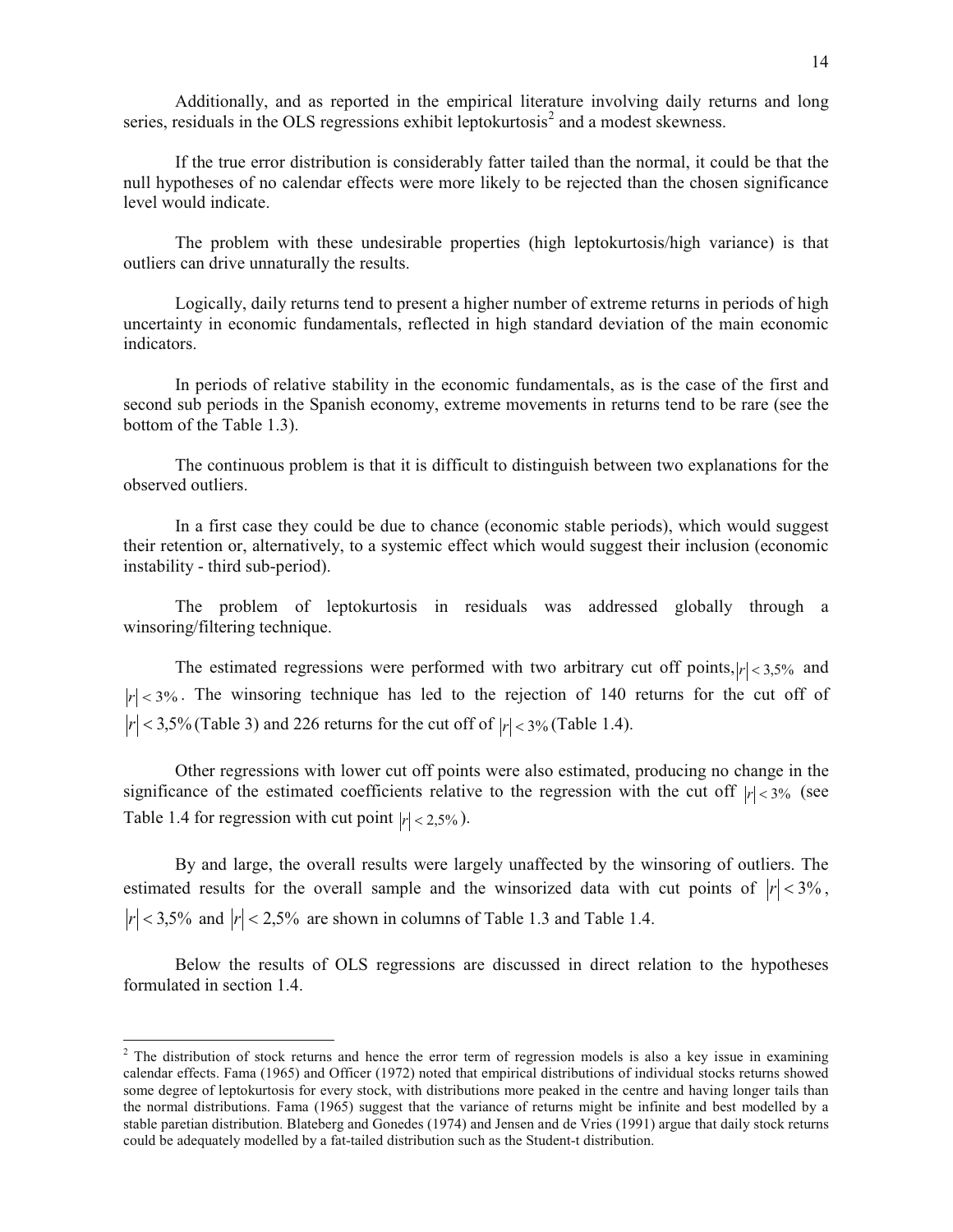For the overall mean return, standard errors of the estimated coefficients make them insignificantly different from zero in the two regressions in Table 1.3.

This result reflects the inherent variability in returns during the study period (mean  $r = 0.023\%$ , st.dev = 1,470%,  $n = 4649$  obsv), but particularly in the third sub-period (mean  $r = -0.048\%$ , st.dev = 1,901%,  $n = 1124$  obsv).

The estimated coefficients in the regressions with outliers removed (columns in Table 1.3 and Table 1.4) increased the size of the global conditional mean and its t-statistic values but proved to be statistically insignificant.

This suggests that returns were still highly variable after the removal of outliers.

Given the high variability in returns, even after the process of winsoring extreme observations, it would be expect that only a true day-of-the-week effect on the market and affected by the underlying economic conditions of the periods stand out in the estimated regressions.

|                             | Dependent variable                      |                      | $r_{i} = Ln(IBEX35_{i}/IBEX35_{i-1}) * 100$ |                           |  |  |
|-----------------------------|-----------------------------------------|----------------------|---------------------------------------------|---------------------------|--|--|
|                             |                                         | All data, $n = 4649$ |                                             | Winsored (3%), $n = 4423$ |  |  |
| <b>Explanatory Variable</b> | Estim.Coeff.                            | $t$ stat.(NW)        | Estim.Coeff.                                | $t$ stat.(NW)             |  |  |
| $D_0C_0$ (Grand Constant)   | 0.014                                   | 0.661                | 0.027                                       | 1.484                     |  |  |
| $D_1$                       | 0.013                                   | 0.312                | $-0.059$                                    | $-1.645*$                 |  |  |
| $D_2$                       | $-0.030$                                | $-0.737$             | 0.013                                       | 0.453                     |  |  |
| $D_3$                       | $-0.075$                                | $-1.352$             | 0.063                                       | 1.573                     |  |  |
| $D_4$                       | $-0.003$                                | $-0.109$             | $-0.026$                                    | $-0.935$                  |  |  |
| $C_1$                       | 0.062                                   | $1.757*$             | 0.033                                       | 1.135                     |  |  |
| $\mathcal{C}_2$             | 0.017                                   | 0.813                | 0.027                                       | 1.395                     |  |  |
| $D_1C_1$                    | $-0.055$                                | $-0.771$             | 0.084                                       | 1.444                     |  |  |
| $D_1C_2$                    | 0.051                                   | 1.241                | $-0.035$                                    | $-0.947$                  |  |  |
| $D_2C_1$                    | 0.086                                   | 1.208                | 0.021                                       | 0.443                     |  |  |
| $D_2C_2$                    | 0.006                                   | 0.193                | 0.020                                       | 0.735                     |  |  |
| $D_3C_1$                    | $-0.037$                                | $-0.396$             | $-0.020$                                    | $-0.303$                  |  |  |
| $D_3C_2$                    | $-0.036$                                | $-0.716$             | 0.049<br>1.245                              |                           |  |  |
| $D_4C_1$                    | 0.013                                   | 0.242                | $-0.051$                                    | $-1.216$                  |  |  |
| $D_4C_2$                    | $-0.047$                                | $-1.441$             | 0.021                                       | 0.678                     |  |  |
|                             | $k = 15$                                |                      | $k = 15$                                    |                           |  |  |
|                             | $R^2 = 0,002$ ; Adj $R^2 = -0,000$      |                      | $R^2 = 0,004$ ; Adj $R^2 = 0,000$           |                           |  |  |
|                             | $F_{14,4635} = 0.992$ ; ( $p = 0.457$ ) |                      | $F_{14,4409} = 1,265$ ; $(p = 0,220)$       |                           |  |  |
| Breusch-Godfrey $(p=5)$     | $6,823***$                              |                      | 1,938*                                      |                           |  |  |
| White statistic             | 7,979***                                |                      | $5,051***$                                  |                           |  |  |
| residuals skewness          | 0,0324<br>$-0,1284$                     |                      |                                             |                           |  |  |
| residuals kurtosis          | 8,3732                                  |                      | 2,9708                                      |                           |  |  |
|                             | Actual obsv.                            |                      | Actual obsv.                                | Rejected obsv.            |  |  |
| $1^\circ$ sub period        | $n = 1867$                              |                      | $n = 1808$                                  | 59                        |  |  |
| $2^{\circ}$ sub period      | $n = 1658$                              |                      | $n = 1595$                                  | 63                        |  |  |
| 3 sub period                | $n = 1124$                              |                      | $n = 1020$                                  | 104                       |  |  |

**Table 1.3** Estimated OLS regression model with orthogonal contrasts for model (1)

Asterisks indicate significance at the 10%\*, 5%\*\* and 1% \*\*\* levels. *<sup>t</sup>* stat.(NW) stands for *<sup>t</sup>* statistics adjusted for residuals' heteroskedasticity and autocorrelation following Newey-West.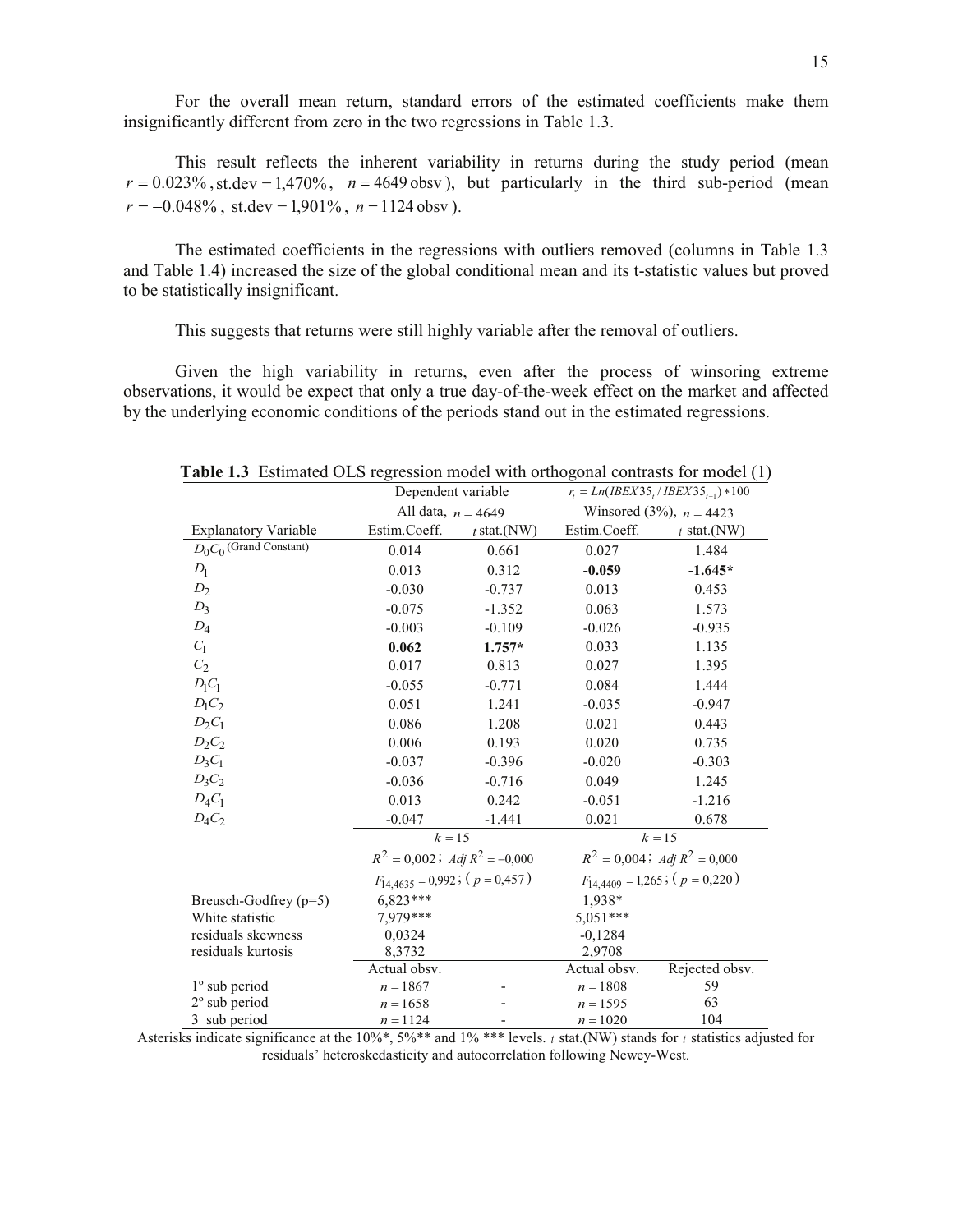| Dependent variable          | $r_i = Ln(IBEX35, IBEX35_{i-1}) * 100$ |                                         |                                         |               |  |
|-----------------------------|----------------------------------------|-----------------------------------------|-----------------------------------------|---------------|--|
|                             | Winsored $(3,5\%)$ , $n = 4509$        |                                         | Winsored (2,5%), $n = 42\overline{70}$  |               |  |
| <b>Explanatory Variable</b> | Estim.Coeff.                           | $t$ stat.(NW)                           | Estim. Coeff.                           | stat.(NW)     |  |
| $D_0C_0$ (Grand Constant)   | 0.024                                  | 1.237                                   | 0.034                                   | $2.042**$     |  |
| $D_1$                       | $-0.059$                               | $-1.539$                                | $-0.046$                                | $-1.383$      |  |
| $D_2$                       | 0.018                                  | 0.601                                   | 0.016                                   | 0.607         |  |
| $D_3$                       | 0.047                                  | 1.060                                   | 0.042                                   | 1.169         |  |
| $D_4$                       | $-0.020$                               | $-0.726$                                | $-0.031$                                | $-1.181$      |  |
| $C_1$                       | 0.037                                  | 1.157                                   | 0.048                                   | $1.851*$      |  |
| $C_2$                       | 0.033                                  | 1.593                                   | 0.013                                   | 0.744         |  |
| $D_1C_1$                    | 0.092                                  | 1.454                                   | 0.053                                   | 0.998         |  |
| $D_1C_2$                    | $-0.036$                               | $-0.943$                                | $-0.038$                                | $-1.090$      |  |
| $D_2C_1$                    | 0.033                                  | 0.670                                   | 0.013                                   | 0.306         |  |
| $D_2C_2$                    | 0.017                                  | 0.620                                   | 0.025                                   | 0.969         |  |
| $D_3C_1$                    | 0.005                                  | 0.069                                   | $-0.031$                                | $-0.535$      |  |
| $D_3C_2$                    | 0.060                                  | 1.429                                   | 0.034                                   | 0.949         |  |
| $D_4C_1$                    | $-0.058$                               | $-1.405$                                | $-0.043$                                | $-1.046$      |  |
| $D_4C_2$                    | 0.003                                  | 0.093                                   | 0.003                                   | 0.115         |  |
|                             |                                        | $k = 15$                                | $k = 15$                                |               |  |
|                             |                                        | $R^2 = 0,003$ ; Adj $R^2 = 0,000$       | $R^2 = 0.003$ ; Adj $R^2 = 0.000$       |               |  |
|                             |                                        | $F_{14,4495} = 1,232$ ; ( $p = 0,243$ ) | $F_{14,4255} = 1,116$ ; ( $p = 0,336$ ) |               |  |
| Breusch-Godfrey $(p=5)$     | 2,6046**                               |                                         | 0,7198                                  |               |  |
| White statistic             | 5,1657***                              |                                         | 4,9773***                               |               |  |
| residuals skewness          | $-0,1249$                              |                                         | $-0,1201$                               |               |  |
| residuals kurtosis          | 3,2466                                 |                                         | 2,6898                                  |               |  |
|                             | Actual obsv.                           | Removed obsv.                           | Actual obsv.                            | Removed obsv. |  |
| 1° sub period               | $n = 1835$                             | 32                                      | $n = 1765$                              | 102           |  |
| $2^{\circ}$ sub period      | $n = 1622$                             | 36                                      | $n = 1552$                              | 106           |  |
| 3 sub period                | $n = 1052$                             | 72                                      | $n = 953$                               | 171           |  |

**Table 1.4** Estimated OLS regression model with orthogonal contrasts for model (1)

Asterisks indicate significance at the 10%\*, 5%\*\* and 1% \*\*\* levels. *<sup>t</sup>* stat.(NW) stands for *<sup>t</sup>* statistics adjusted for residuals' heteroskedasticity and autocorrelation following Newey-West.

The purpose of the main effects of the economic sub periods in regression  $(c_1$  and  $c_2$ ) is to capture the systematic temporal variation in returns. However, the degree of the total explained variance by the orthogonal contrasts and the interaction effects was small. The overall coefficient of determination on 14 degrees of freedom for the global sample and the winsorized data regressions ranged between 0.02 and 0.04%. Nevertheless, the estimated coefficient for the C1 contrast of the sub periods is positive and significant at the level of 10%. This result, only significant for the overall data regression, was expected in light of the descriptive evidence that rates of return in the first and second sub periods were lower than those observed in the third sub period.

But, it seems that this statistical significance is due to the extreme returns observed in the third sub period and related to the high variability in economic and financial fundamentals in this period of the Spanish economy. Concerning the contrast variable C2, the null hypothesis associated with the absence of temporal variation in returns between the first and second sub period fails to be rejected for all the estimated regressions, allowing to conclude that the returns in these two sub periods would be generated by the same process. Hypotheses H2 and H3 would imply the presence of a Monday effect modulated by the inherent characteristics of the economic cycles in the Spanish economy.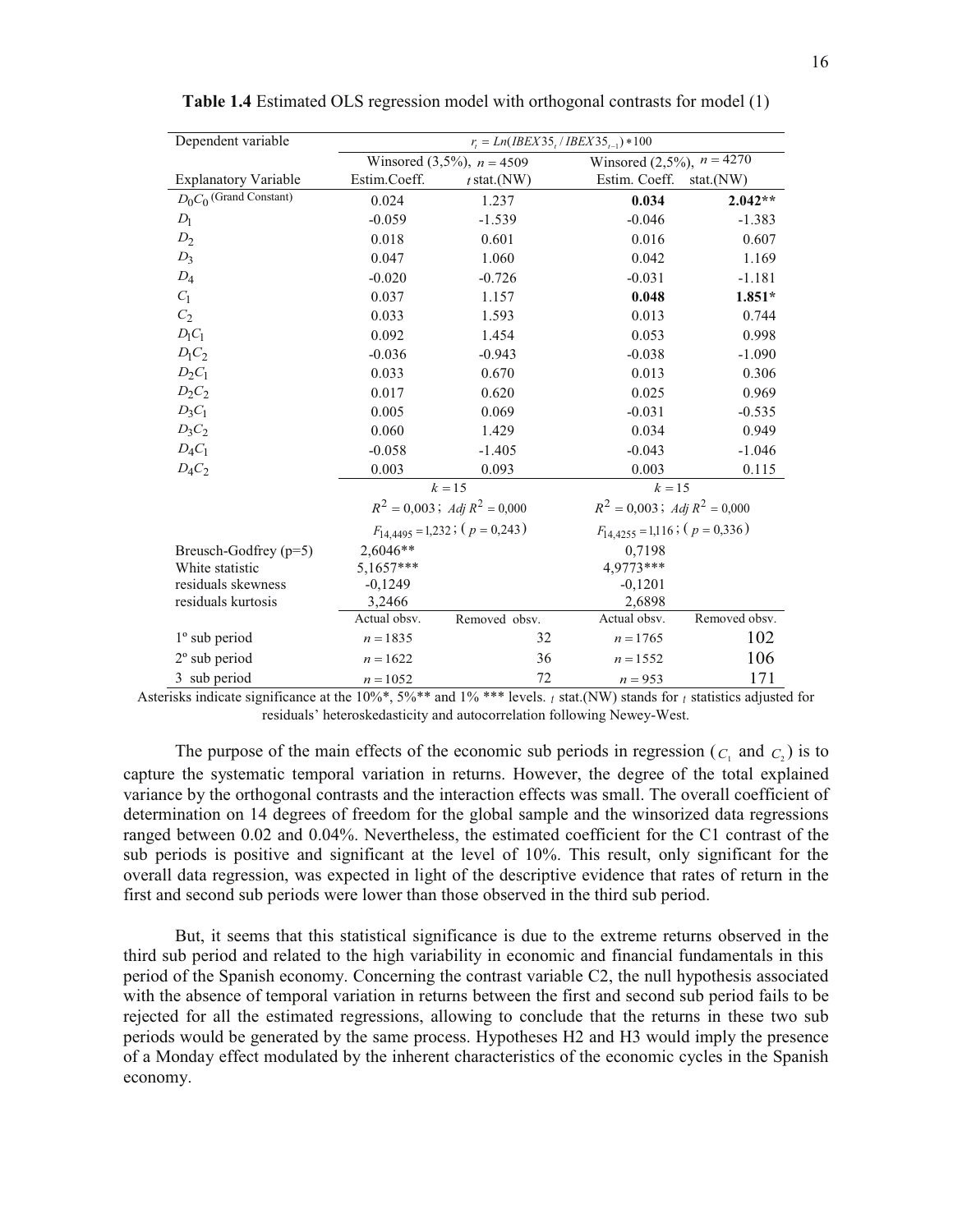The results presented in Table 3 an Table 4 show that these null hypotheses fails to be rejected to the common levels of statistical significance. The interaction terms with the contrast D1, D1C1 and D1C2, are not significant, indicating no Monday effect even when it is partitioned by sub periods.

The H1 hypothesis implies the presence of a Monday effect for the overall period. Results reported in Table 3 show that this null hypothesis is rejected for the winsored data regression with a cut point of  $|r| < 3\%$  for a significance level of 10% but with a p-value (0.0999) very close to the threshold of not being rejected. In Table 3, column B, the negative coefficient on the contrast variable D1 indicates that after controlling for other effects, such as the main effects of the sub periods to capture systematic temporal variation in returns, a not so robust Monday effect remains. The sign of the coefficient associated with the contrast variable D1, with the value 1 for Monday returns and -0.25 for the returns of all other days of the week, indicates that the Monday returns would be lower relative to other weekdays. In turn, the insignificant coefficient on the contrast variable D1 for the global data regression and for the winsored regressions with the other levels of cut off points suggest that daily returns have identical underlying return generating process for all days of the week. Also, the effect of the contrast variable C1 is not robust across different regressions, being significant for the global data regression (column A, Table 3 ) and for the winsored data regression with  $|r| < 2.5\%$  (Table 4), but insignificant for the other regressions.

The H4 hypothesis implied the presence of a large Friday return in relation to any other day of the week. The results presented in Table 3 and Table 4 and the interaction terms associated with this contrast (D2C1 and D2C2) shows that these null hypotheses cannot be rejected at any level of significance.

In sum, with the estimated effects free of 'confounding effects' of multiple testing, the overall pattern of results does not support the existence of the day-of-the-week effects, or that they may be affected by the economic fundamentals underlying the sub periods.

However, one of the contrast variables of the economic sub periods captured, but moderately, some systematic temporal variation in returns experienced by the market in the third period.

# **1.7 Conclusion**

This study examined the issues of the day of the week effect, the effect of the different economic fundamentals and their interaction in returns of the Spanish equity market. These issues were addressed using a different methodology from the usual ones, which are usually embedded with the problem of multiple testing. A number of orthogonal contrast variables were specified for the weekdays and economic cycles and their main effects and interactions were analyzed. The methodology allowed examining the stability and significance of the day-of-the-week effects according to the mooted hypotheses in the literature and its possible modification motivated by the different behavior of periods' economic fundamentals.

This study found no day-of-week effect, particularly the two most commonly reported in the literature: the negative Monday returns and the higher Friday return. The Monday effect, although significant at the 10% level for the winsored regression, with absolute values of returns less than 3%, was not robust across the overall period and for other winsored data regressions.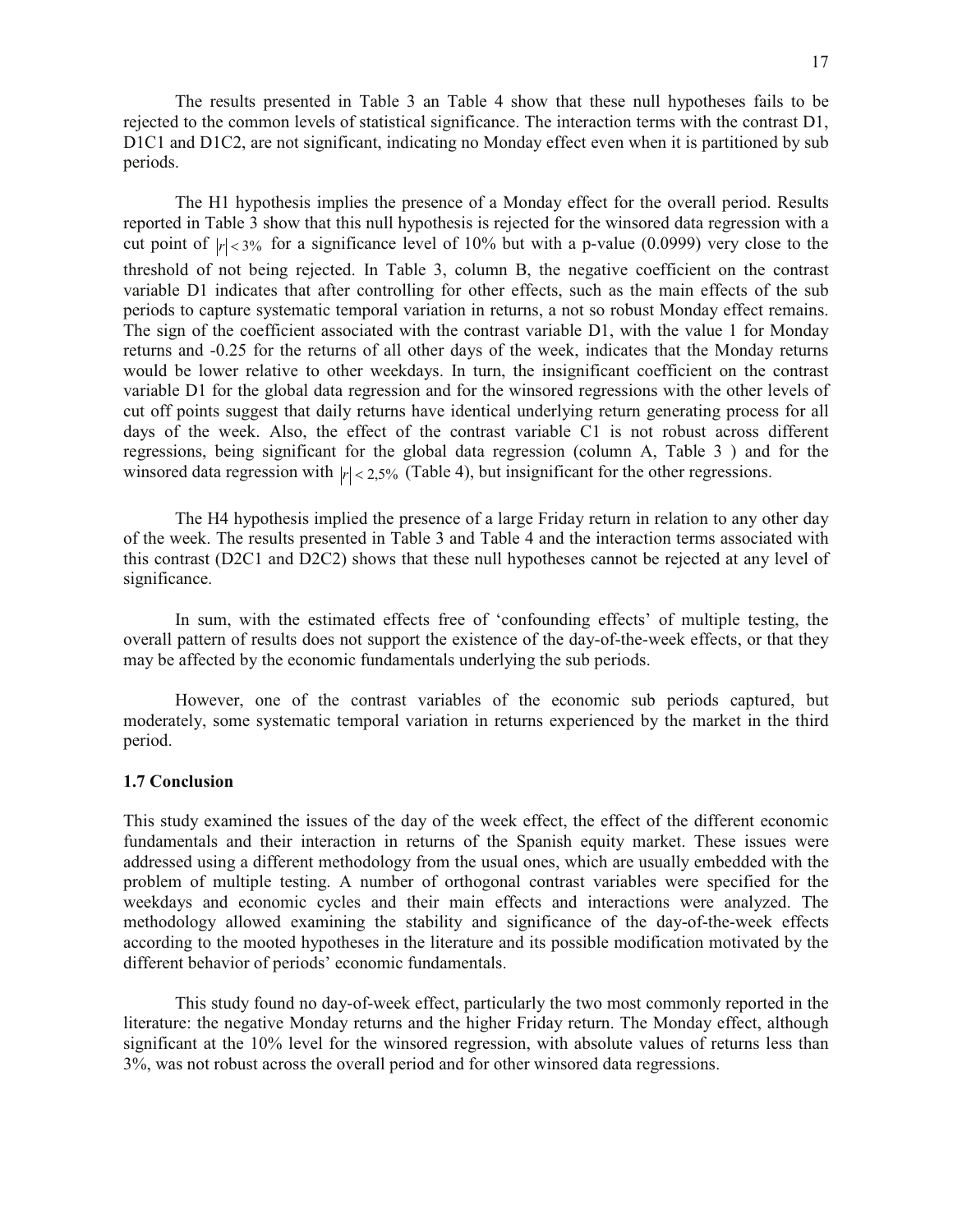Hypotheses have been proposed to evaluate whether periods associated with different economic fundamentals may influence the day-of-the-week effect pattern.

The null hypotheses of identical mean returns among days of the week across different economic fundamentals were not rejected.

In sum, the hypothesized day-of-the-week effect is not supported by the data period and the different behavior of economic indicators does not induce varying differentials in the average of the day-of-the-week returns over the sub periods. Finally, distinct temporal movements in daily returns between the first and second and the third sub period were captured but this difference did not prove robust, since this will have been due to negative extreme movements occurred in returns in the third period.

# **Appendix**

|                  |                                    |                                  |           |          |          | <b>Appendix Table 1</b> Descriptive statistics for daily returns and sub-periods |
|------------------|------------------------------------|----------------------------------|-----------|----------|----------|----------------------------------------------------------------------------------|
|                  | Mon.                               | Tues.                            | Wed.      | Thurs.   | Frid.    | All days                                                                         |
| Sub period 1     |                                    | July 6, 1993 - December 30, 2000 |           |          |          |                                                                                  |
| Mean             | 0,014                              | 0,136                            | $-0,0438$ | 0,030    | 0,177    | 0,062                                                                            |
| St.Dev.          | 1,322                              | 1,300                            | 1,350     | 1,321    | 1,352    | 1,330                                                                            |
| $\boldsymbol{n}$ | 368                                | 380                              | 377       | 372      | 370      | 1867                                                                             |
| Sub period 2     | January 2, 2001 - July 31, 2007    |                                  |           |          |          |                                                                                  |
| Mean             | 0,002                              | $-0.006$                         | 0,001     | 0,126    | 0,022    | 0,029                                                                            |
| St.Dev.          | 1,398                              | 1,160                            | 1,258     | 1,282    | 1,244    | 1,269                                                                            |
| $\boldsymbol{n}$ | 325                                | 334                              | 335       | 336      | 328      | 1658                                                                             |
| Sub period 3     | August 1, 2007 - December 30, 2011 |                                  |           |          |          |                                                                                  |
| Mean             | $-0,197$                           | 0,055                            | 0,010     | $-0.083$ | $-0.031$ | $-0,048$                                                                         |
| St.Dev.          | 2,215                              | 1,700                            | 1,909     | 1,802    | 1,852    | 1,901                                                                            |
| $\boldsymbol{n}$ | 222                                | 228                              | 228       | 226      | 220      | 1124                                                                             |
| All sub periods  | July 6, 1993 - December 30, 2011   |                                  |           |          |          |                                                                                  |
| Mean             | $-0,041$                           | 0,066                            | $-0.014$  | 0,037    | 0,071    | 0,023                                                                            |
| St.Dev.          | 1,609                              | 1,363                            | 1,474     | 1,440    | 1,454    | 1,470                                                                            |
| $\boldsymbol{n}$ | 915                                | 942                              | 940       | 934      | 918      | 4649                                                                             |

**Figure 1** Growth of GDP and change in Unemployment in the Spanish Economy



Source: (Spanish GDP, Base: 2000, National Institute of Statistics of Spain; Unemployment: Statistical Bulletin of Banco de España.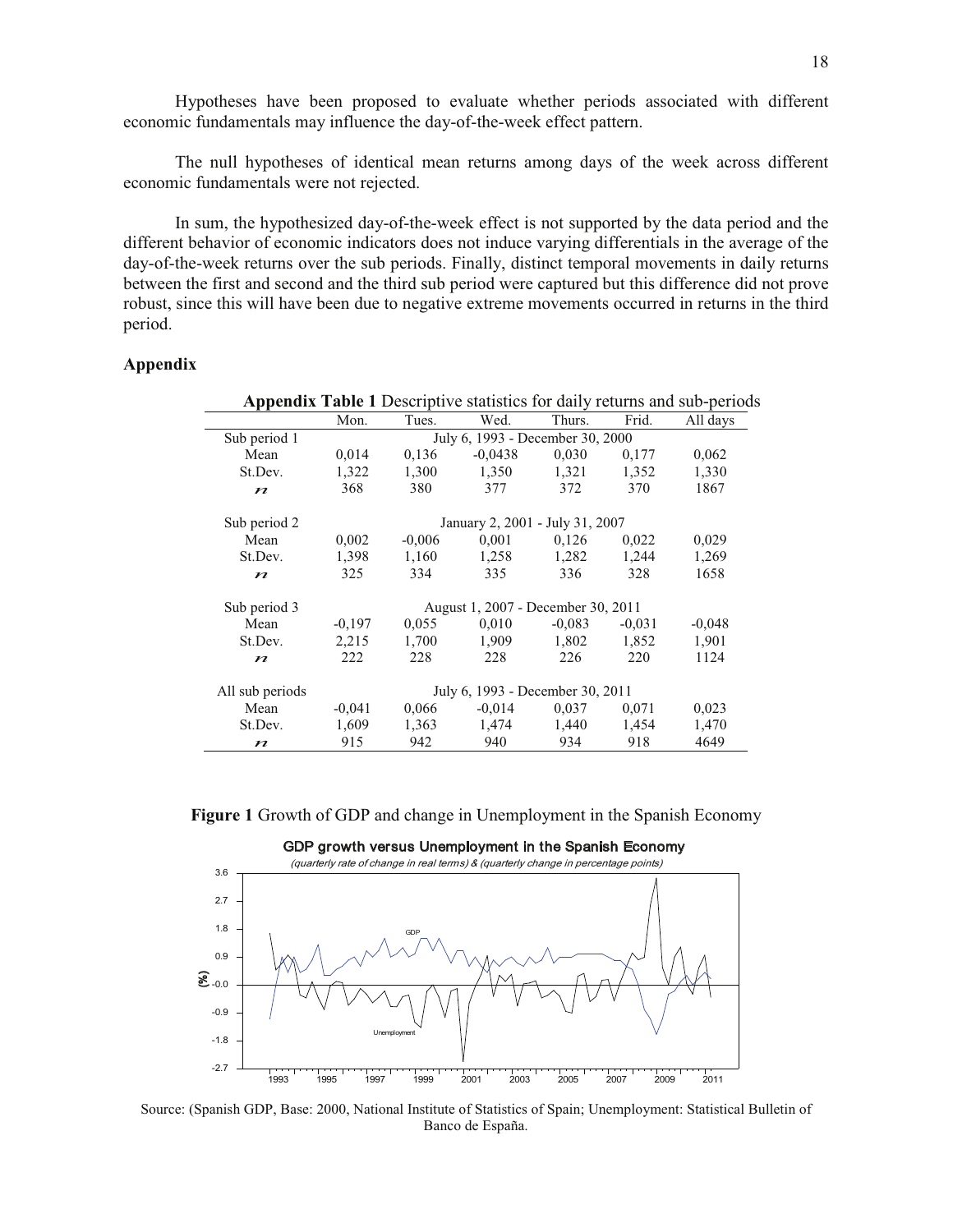

**Figure 1.2** Industrial Production Index and the Indicator of Industrial Climate in Spain

Source: Index of industrial production (IIP) (leftt scale, base 2005 = 100), National Institute of Statistics of Spain; Indicator of industrial climate (IBS), (right scale), Ministério de Industria, Turismo y Comercio).





Source: Statistical Bulletin of Banco de España).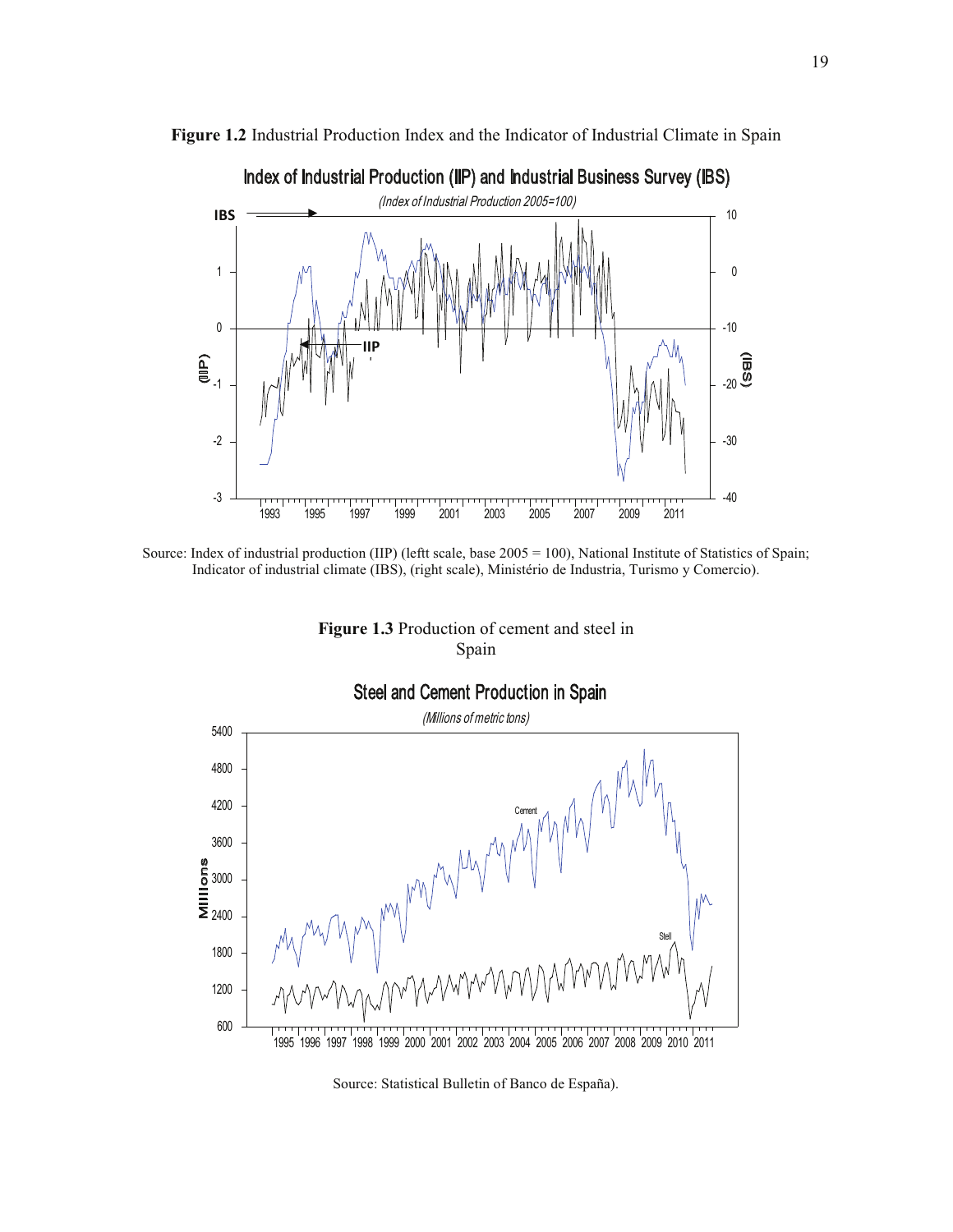



Credit to Industry: all sectors(excluding construction) and construction sector

Source: Statistical Bulletin of Banco de España.

**Figure 1.5** Credit granted to families in Spain



Credit granting to households in Spain: total and home purchase

Source: Statistical Bulletin of Banco de España).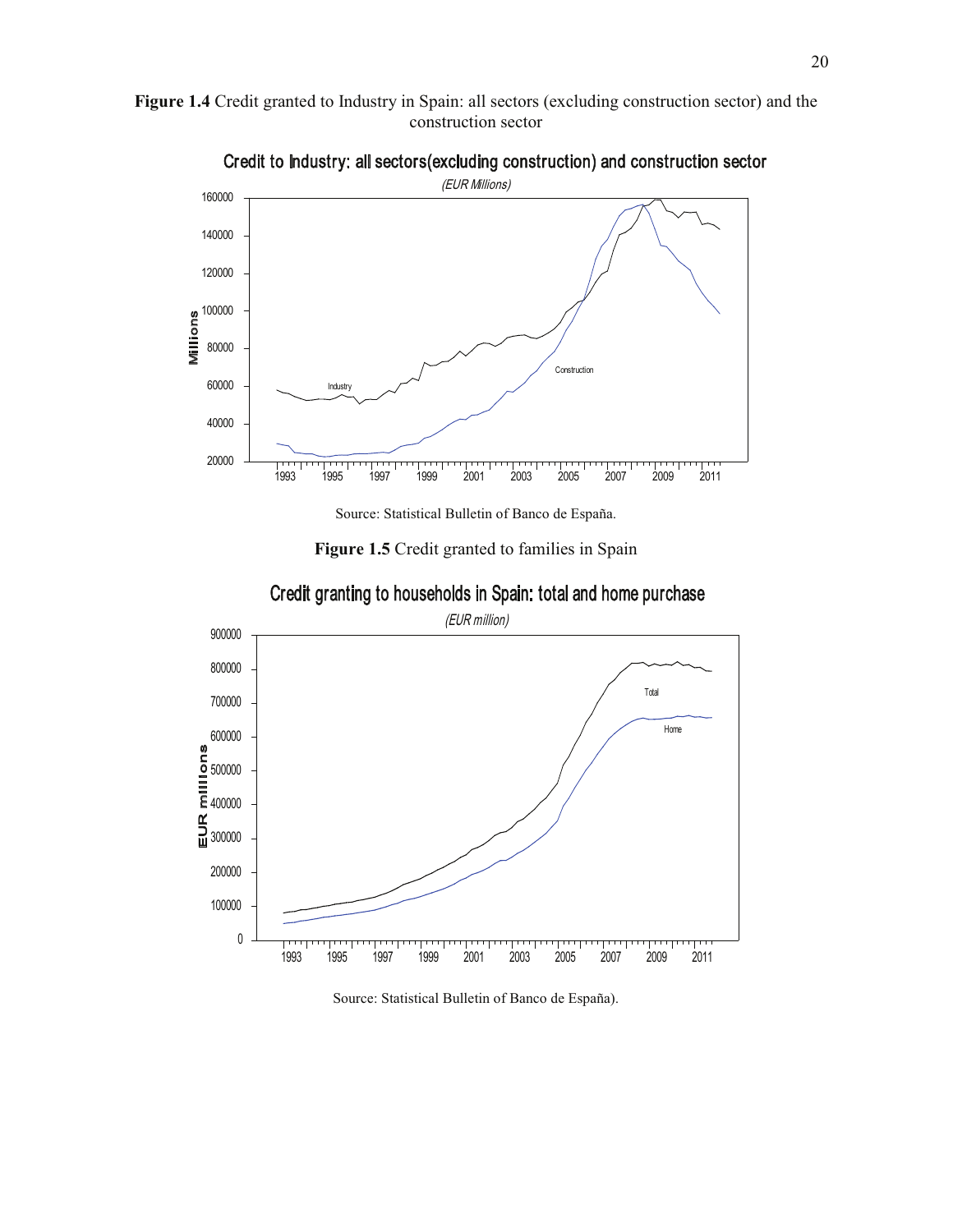

**Figure 1.6 Rates** of Long-Term Interest (Public Debt) of Spain and Germany



Source: Statistical bulletin of the Deutsche Bundesbank and statistical bulletin of the Banco de España

**Figure 1.7** Public debt and Budget deficit/surplus of Spain General Government



Debt and Budget Deficit/Surplus of General Government

Source: Statistical Bulletin of Banco de España.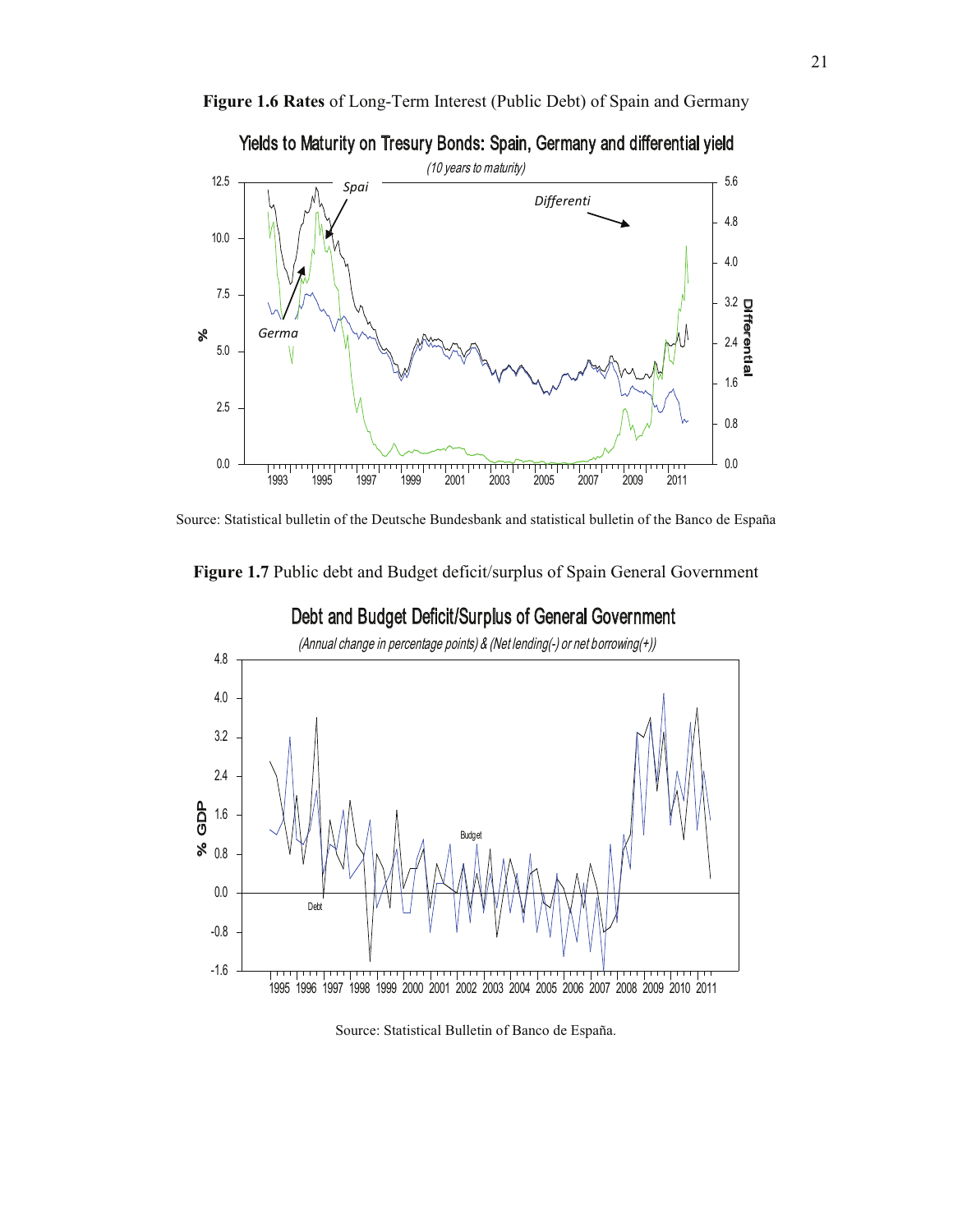



# BALANCE OF PAYMENTS:Total financial account and excluding Banco de Espanã

**Figure 1.9** Price-to-Earnings (PER) and Turnover in Spanish stock market

Flows



Source: Bolsa de Madrid and Sistema de Interconexión Bursátil Español – SIB.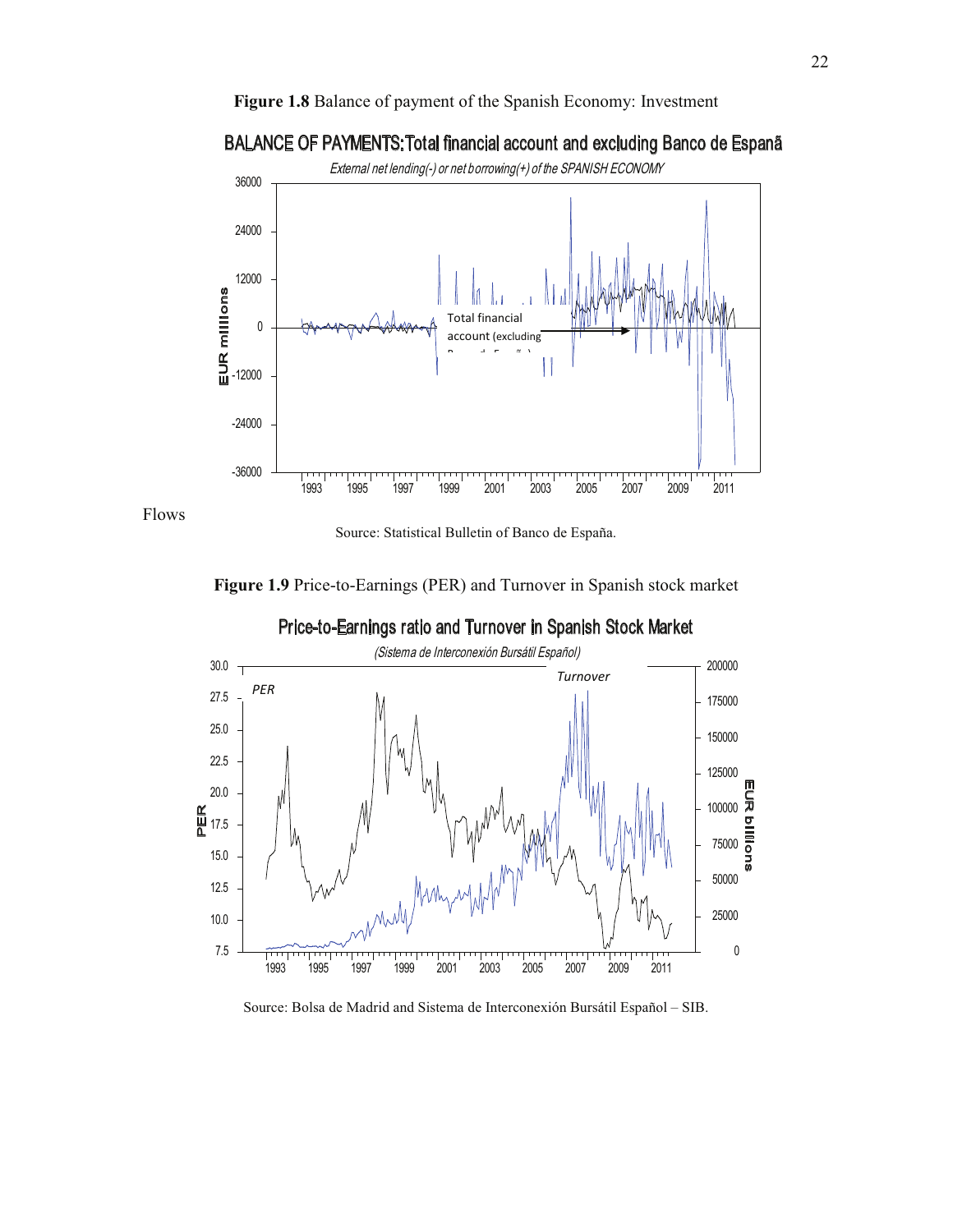## **References**

Agrawal, A., Ikenberry, D.L., 1994, The individual investor and the weekend effect. *Journal of Financial and Quantitative Analysis*, 29, 263–277.

Agrawal, A., Tandon, K.,1994., Anomalies or illusions? Evidence from stock markets in eighteen countries. *Journal of International Money and Finance*, 13, 83–106.

Arsad, Z., Coutts, J.A., 1997, Security price anomalies in the London International Stock Exchange: a 60 year perspective. *Applied Financial Economics*, 7, 455–464.

Banco de España, 2012, Statistical Bulletin (electronic). Madrid: Banco de España.

Blackman, S.C., Holden, K., Thomas, W.A., 1994, Long-term relationships between international share prices. *Applied Financial Economics*, 4, 297–304.

Blattberg, R., Gonedes, N.,1974, A Comparison of the Stable and Student Distributions as Statistical Models for Stock Prices. *Journal of Business*, 47, 244-280.

Camino, D., 1997, Efectos intradía y día de la semana en la Bolsa de Madrid. Información y volumen de contratación., *Revista Española de Financiación y Contabilidad*, 90, 51-75.

Carballo-Cruz, F. 2011, Causes and consequences of the Spanish economic crisis: why the recovery is taken so long?, *Panoeconomicus*, 3, 309-328.

Chen, H., Singal, V., 2003, Role of speculative short sales in price formation: The case of the weekend effect. *Journal of Finance*, 58, 685 - 705.

Choudhry, T.,2000, Meltdown of 1987 and meteor showers among Pacific-Basin stock markets. *Applied Financial Economics*,10, 71–80.

Connolly, R.A., 1989, An examination of the robustness of the weekend effect. *Journal of Finance and Quantitative Analysis*, 24, 133-169.

Corredor, P., Santamaria, R., 1996, El efecto día de la semana: resultados sobre algunos mercados de valores europeos., *Revista Española de Financiación y Contabilidad,* 86,235-252.

Dubois, M., Louvet, P.,1996, The day of the week effect: the international evidence. *Journal of Banking and Finance*, 20, 1463–1484.

Dyl, E. A., Martin, S. A.,1985, Weekend effects on stock returns: a comment. *Journal of Finance*, 40, 347-350.

Dyl, Edward A., Holland, Clyde W., 1990, Why a weekend effect? Comment. *Journal of Portfolio Management*, 16, 88-89.

Fama. E., 1965, The behaviour of stock prices. *Journal of Business*, 38, 34-105.

French, K. R., 1980, Stock returns and the weekend effect. *Journal of Financial Economics*, 8, 55- 69.